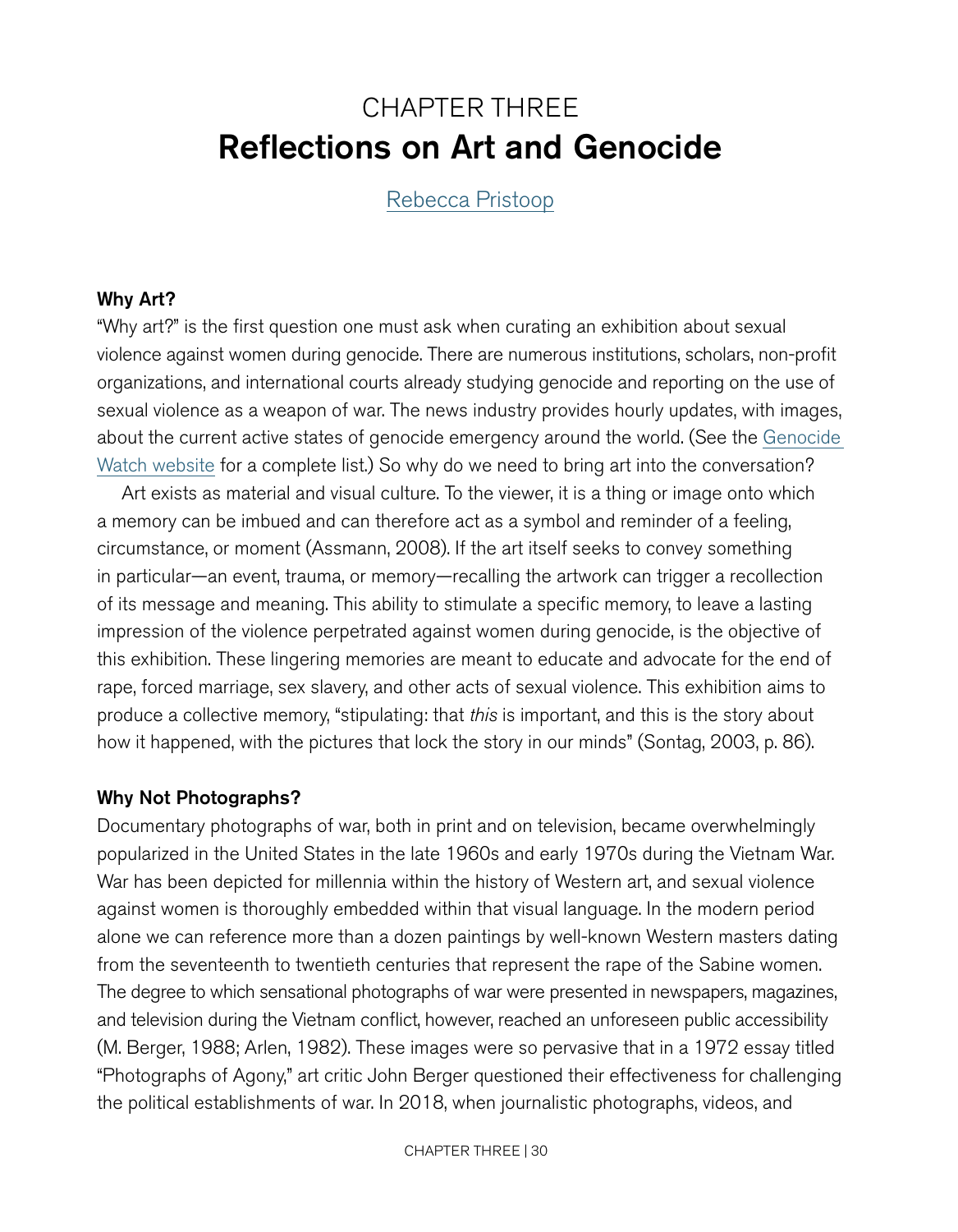drone images of the Rohingya genocide instantly pop up in our digitized news feeds, only to be quickly swiped away and forgotten among the daily barrage of information, viewers are even more immune to readily available images of war and the effects they may have on creating change.

This is not to say that documentary and photojournalistic images lack power. On the contrary, they capture devastating and real moments of conflict, pain, and injustice. For this exhibition, however, we have chosen to leave photojournalism aside (while acknowledging its role as source material for some of the artworks presented) and ask viewers for their sustained attention as they notice the messages and meanings of individual artworks created over time. The slow intentional creation of these artworks, whether through brushstrokes, embroidery, crochet, time-based video, or other media, must be mirrored in the intentional mobilization to stop sexual violence.

Look, witness, feel. Move into the space of the gallery, or linger on each page of the catalog to consider both the experience of those affected by the violence and the channeling of those experiences through the hands, bodies, minds, and hearts of the artists who demand we notice. Let us embed the visual, material, and emotional tones of these artworks on the Holocaust and later genocides into our individual and collective memories.

### Art of Later Genocides

Before looking at the artworks in this exhibition that convey the horror of sexual violence against women in genocides after the Holocaust, we must take a moment to recognize that the Western definition and expectation of art, especially contemporary art, does not translate for all cultural sensibilities. An absence of illustrative imagery in artworks made in countries that have experienced genocide does not mean the country, its people, and its artists are not reflecting upon and producing creative visual materials to embed the terrors of genocide into their collective memory. (See, e.g., Thompson, 2013, pp. 82–109.) The works in this exhibition do fall into the Western expectation for illustrative reflection and in this context are in the category of visual and material culture labeled art. While the selection of artworks in this exhibition does not account for all post-Holocaust genocides, the works presented are intended to bring greater attention to the atrocities discussed and stand as a signpost for all instances of sexual violence being perpetrated today.

### Isolation and Restricted Movement

Separate the men from the women, the children from their mothers, the young from the old: isolation is repeatedly used to enable the systematic implementation of sexual violence as a weapon of genocide. Lining up according to gender was often the first thing a prisoner did upon arriving at a Nazi concentration camp. The same tactic was used in Srebrenica in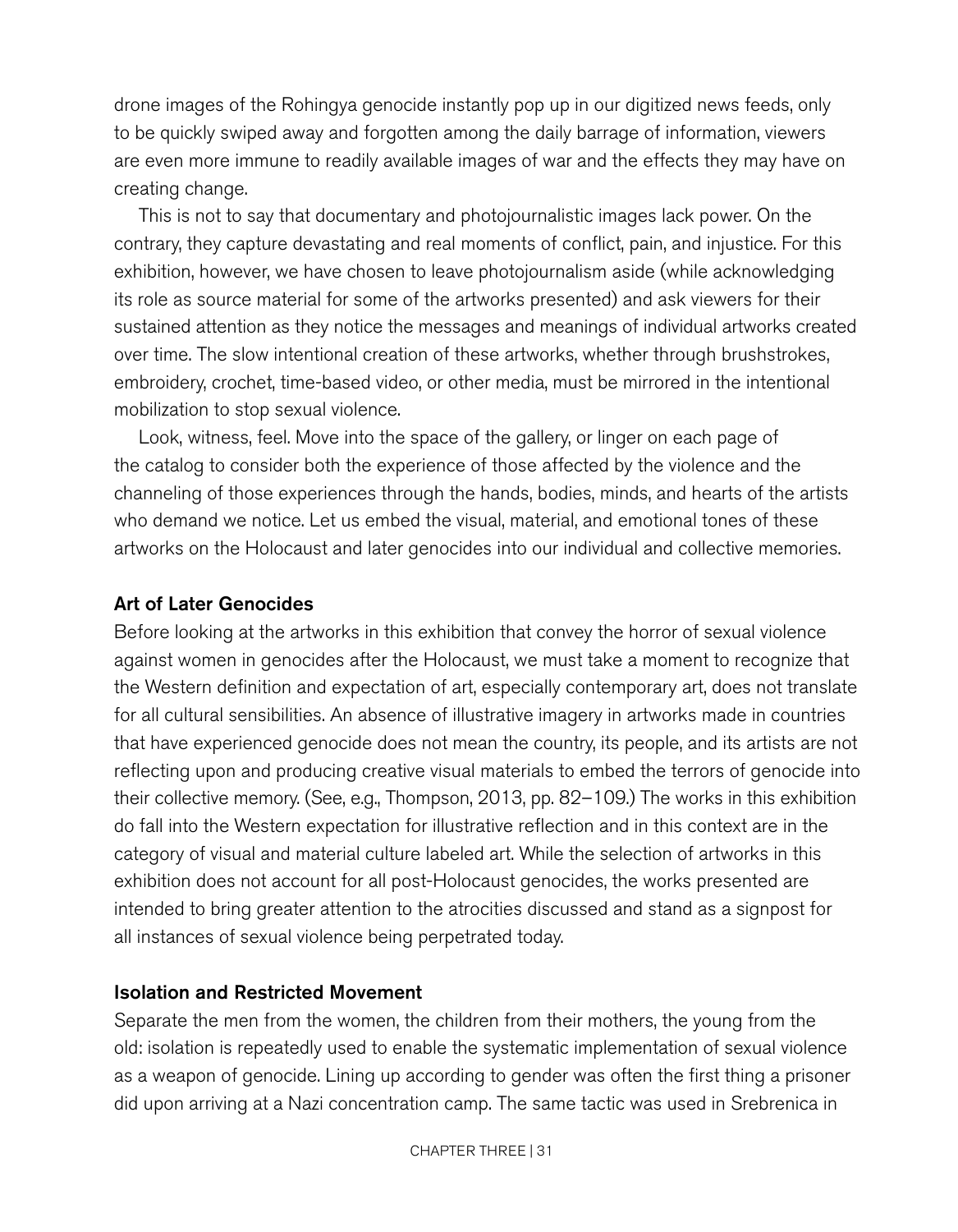1995, and it is being used by the Myanmar Army in its genocide of the Rohingya Muslim minority. Men and boys are separated and killed in front of their wives, mothers, and sisters; surviving females are isolated in huts and forcefully raped (Kristof, December 15, 2017).

[Regina José Galindo](http://www.reginajosegalindo.com) emphasizes the use of isolation, as well as the emotional trauma it carries, to portray the massacre of indigenous people during Guatemala's Civil War (1960–1996). In *Tierra*, 2013, the artist stands naked on a lawn of green grass, her diminutive size emphasized in comparison to a Hitachi excavator, her sole companion throughout the 33-minute, 25-second video (Figure 40, p. [91](#page-11-0)). The massive machinery, with its grumbling motor and mechanical staccato, represents the violence perpetrated against the more than 200,000 people killed during the Civil War. Galindo's defenseless body is vulnerable to the machine's slow assault of the land around her—it extends its arm, plants the claws of its bucket, and methodically tosses undesired earth aside. If the viewer joins the artist in her endurance, reaching beyond the video's 15-minute mark, s/he will notice the increasing tension between Galindo's unmoving body and the precarious positioning of the machine. Depending on the camera angle, her body is varyingly in danger of being shoveled with the dirt, pushed into the growing trench, or simply disappearing because of the position of the excavator. At the end of *Tierra*, a giant trench surrounds Galindo, referencing a mass grave and reminiscent of the killing fields in the East during the Holocaust. The excavator is shut down and she remains alone, further isolated on her tiny mound of land.

This feeling of isolation can also be perceived in [Rostam Aghala](http://www.rostamaghala.com/new/index.php)'s painting, *Daesh Molested the Girls* (*Yezidi Girls*), 2015 (Figure 39, p. [89](#page-9-0)). It portrays the story of three raped Yezidi girls who escaped enslavement and ISIS's robust sex slave industry. The girls are shown sitting, standing, and leaning in various poses of protection and vulnerability. Although the painting tells the story of three individual girls, the artist has painted two of the girls in multiples. The central figure, wearing a yellow shirt and with arms crossed in front of her chest, is cloaked in a skirt bearing four faces. Is it her face we see, shown in various stages of emotional reflection, or do these visages represent the thousands of other Yezidi girls still held captive? To the right of the central figure, two renderings of a girl dressed in black appear seated against a wall. One of the girls shields her mouth as she gazes at the viewer, perhaps in a pose of shock or self-preservation. The other sits sideways with legs fully exposed, bent, and slightly separated, perhaps indicative of forced rape and violence.

A third figure in a red headscarf is the only girl to appear once in the painting. A bird is perched upon each of her shoulders. The bird on her left shoulder is described in black lines over subdued colors that form the structure of a building in the background. The bird on her right shoulder, however, is painted in rich colors with yellow breast, red body, a three-pronged fanning tail of pink, yellow, and orange, and an uplifted beak. This brightly colored bird may refer to the Peacock Angel, the most important Yezidi deity. Yezidi prophecy maintains that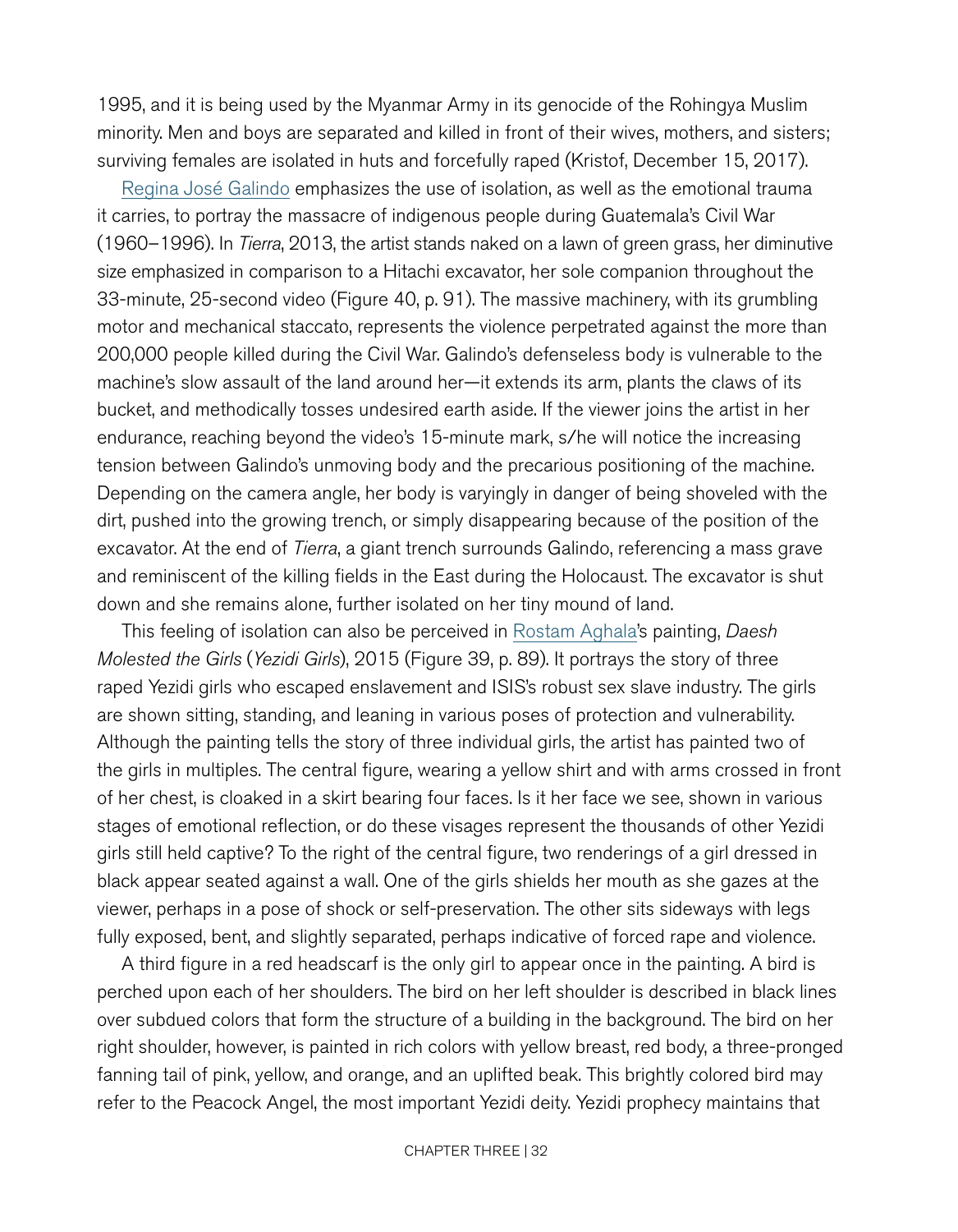the Peacock Angel will come to earth during a time of intense conflict and distress, either in the form of a peacock or a rainbow. Aghala's painting may identify the genocide as this moment. With a palette of brilliant rainbow colors, in opposition to the black and white flag of ISIS and the desert landscapes and camouflage uniforms often seen in photographs documenting the war, Aghala's painting stands in defiance against ISIS and celebrates the women that got away.

[Mary Mihelic](http://www.marymihelicartist.com/Mary_Mihelic_Home.html)'s *The Running Girls* series, 2014, also features females that got away. Begun in response to Boko Haram's kidnapping of more than 276 girls from the Government Girls Secondary School in Chibok, Nigeria, in April 2014, the series will comprise more than fifty works on paper—one for each girl who escaped. The twenty-seventh work in the series takes form as a trilogy, related to the Christian Trinity (the Father, the Son, and the Holy Spirit), to oppose Boko Haram's attack on Christianity and Western education. The three works, *Dumbluck*, *Badluck*, and *Goodluck*, (Figures 42–44, p. [95](#page-15-0)) each portray the same figure caught mid-stride as she runs from her captors. Images, words, and textures are layered in, on, and around her, visually mirroring the danger she faces on all sides. Women are not only being attacked by Boko Haram, with an estimated two thousand sold into sex slavery as of October 2017, but they are also being raped by Nigerian security forces in displaced persons camps. Nigeria's former President Goodluck Jonathan failed in his commitment to free the abducted girls and end sexual violence in the camps. The titles for this trilogy play with his name to highlight this failure.

Sexual violence controls women's bodies through physical invasion and often by restricting movement. The body at the site of attack is also the body that enables some women to get away. Mihelic's work empowers this resilient body. But what can women do when the only way to survive is to place their bodies in a dangerous space? [Mitch Lewis](http://www.artstoendgenocide.org/media.html) explores this problem in his [sculptural relief](http://www.mitchlewissculpture.com/exhibition.html), *The Wood Gatherers*, 2010 (Figure 41, p. [93\)](#page-13-0).

Disembodied faces with eyes gazing distantly or averted to the ground hover above the floor. Along with the bundles of sticks balanced on their heads and affixed to the wall behind them, they carry a resigned stoicism. These faces of hand-worked clay reference mud brick structures, ostensibly safe spaces that the women of Darfur in western North Sudan call home. Since 2003, however, the Janjaweed militia, funded by the North Sudanese government, has made home unsafe. With 2.5 million non-Arab ethnic minorities pushed into displaced persons camps, resources such as water, firewood, and straw are only available beyond the boundaries of the camps. To gather these resources, women risk being raped and attacked by the Janjaweed men who wait for them outside the camps: stay home and risk death from starvation and dehydration, leave home to gather wood and face the possibility of attacks and slow death from the effects of trauma and HIV infection. The women Lewis portrays reveal this dilemma: their closed mouths and upright postures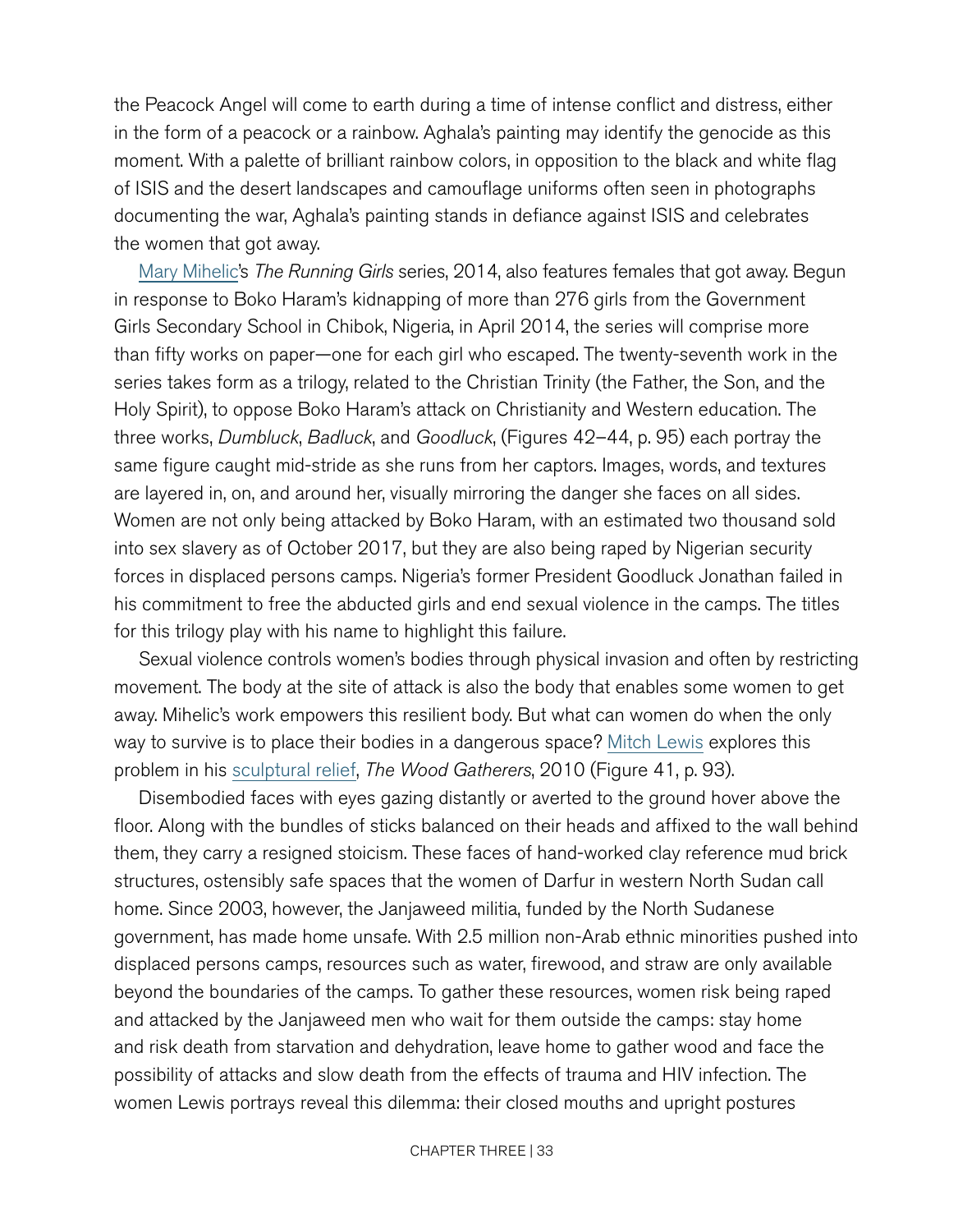knowingly brace for what lies ahead. Lewis's sculpture, created eight years ago, continues to read accurately today.

#### The Agony of Survival

The genocide in Bosnia and Herzegovina (April 1992–December 1995) and the genocide in Rwanda (April–June 1994) took place during the same general period, but 5,500 miles apart. Thousands of women and girls were raped or sexually violated in Bosnia and Rwanda. In both cases, rape was a weapon of war and ethnic cleansing. The oppressors in both genocides implemented gang rape, sexual slavery, and rape with objects. For those who survived, living through the violence and bearing witness to the death of others carries its own agony.

The emotional effects of living with this despair are visible in [Safet Zec'](http://www.safetzec.com)s *Cry* from *Tears Cycle*, 2003 (Figure 47, p. [101](#page-21-0)), and [Manasse Shingiro'](http://www.manasseart.com)s *Immortal*, 2015 (Figure 45, p. [97\)](#page-17-0). Zec fled Bosnia in 1992 but lost his brother and brother-in-law; Shingiro remained in Rwanda until 2010 and lost his father, friends, and many other family members. The similarities in how they chose to portray female survivors is striking.

Both artists relay the pain of survival by focusing on the face and hands of the female survivors they depict. A tempera and collage composition, *Cry* portrays a woman's head thrown back in torment, eyes squeezed shut, hands clasped. Thin lines of paint define creases of anguish on her forehead and cheeks. This is the face of one of the Mothers of Srebrenica, a survivor of the Srebrenica massacre in Bosnia. Zec looked to photographs published in newspapers to inform the features and grief in her face. These images are collaged into the final artwork. The monumental scale of the survivor's face, along with the contrasting lights and darks that Zec uses to define the wear of suffering, viscerally translates the devastating experience of genocide to the viewer.

Shingiro also uses contrasts in lights and darks to describe the lingering pain of survival, though his work is on a much smaller scale. *Immortal*, a pastel and ink pen on paper drawing, enunciates the rhythmic articulation of worry lines in his subject's forehead, nose, and hands. While Zec's survivor internally wrestles with her sorrow by keeping her eyes shut, Shingiro's reveals a disbelief and terror through the specks of bright white highlighting her open eyes. Her open hands cover her mouth, offering a small piece of protection from the horror she has experienced.

Survivors of sexual violence live with enduring physical harm and carry the psychological trauma of their violation. In addition, they experience continuous suffering and humiliation through the stigmatization not just of themselves, but their families. Seventy-percent of women raped during the genocide in Rwanda have the HIV virus, and likely contracted it from the battalions of AIDS-infected rapists that the government released from hospitals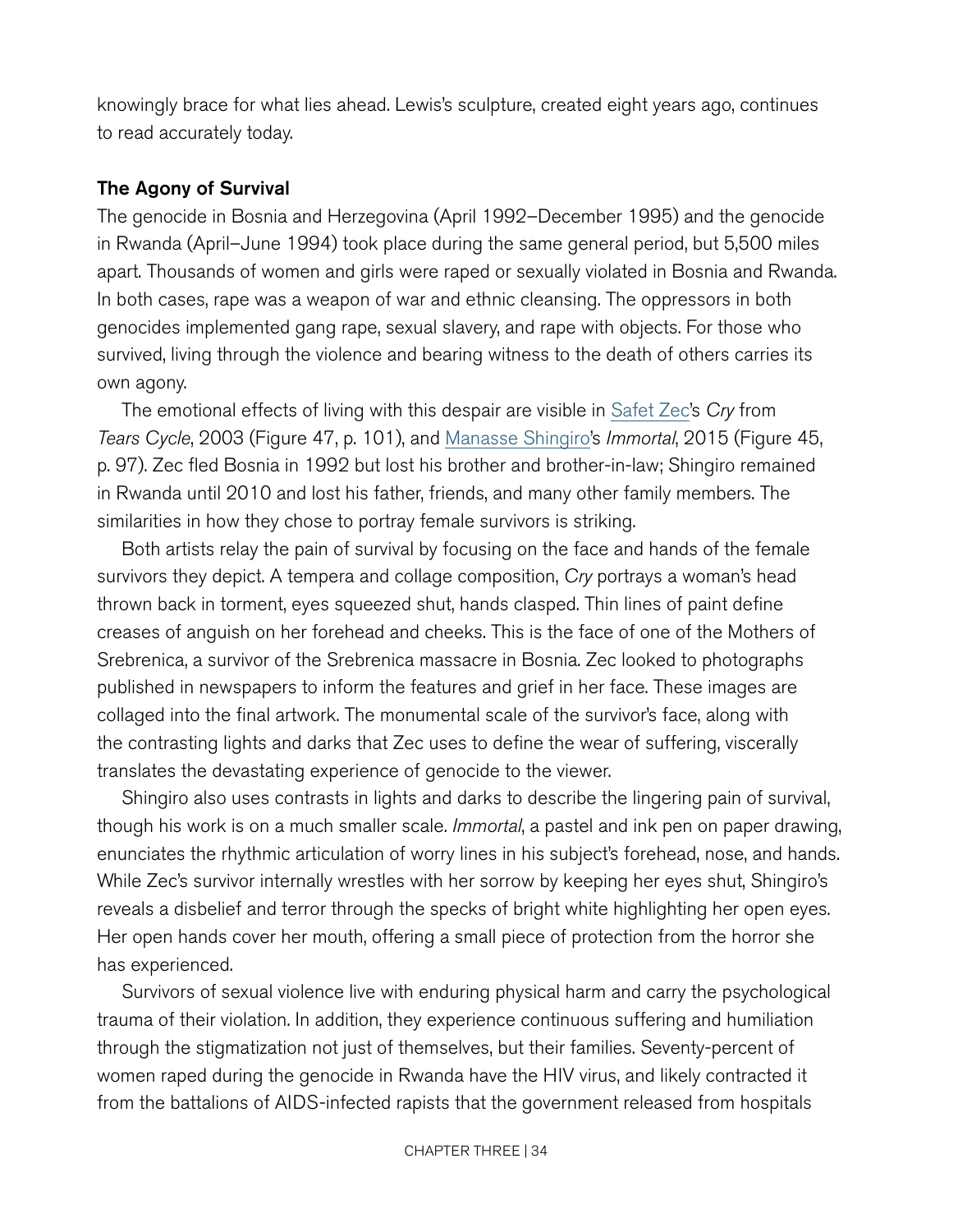specifically to inflict slow agonizing death (Landesman, 2002). That Zec and Shingiro, both male survivors, chose to portray female survivors of their respective genocides speaks to the effect that sexual violence against women has on the emotional and psychological health of a community at large.

#### Healing through Art

Israeli artist [Gil Yefman](http://www.gilyefman.com) uses the craft of crochet to work through and reflect upon personal and collective trauma. In collaboration with four women from the [Kuchinate Collective](https://www.kuchinate.com/our-story), a workshop for African refugee women living in Tel Aviv, Israel, he created the installation, *Body of Work*, 2017 (Figure 46, p. [99](#page-19-0)). Kuchinate means crochet in Tigrinya, a language spoken in Eritrea, a country many of the women in the collective fled. Armed with crochet hook and yarn, Yefman, Achberet Abraha, Selemawit Hagos, Dolshi Kidane, and Zerifea Wolde looped, hooked, and pulled fibers to each build a basket that literally and figuratively stores the women's traumas. The baskets range in size from waist height to almost six feet tall and include abstract and figurative elements.

A subdued palette of earth tones dominates the five baskets. One exception is a yellow dress delineating the figure of a young girl. The girl, with smiling red lips and red bows in her hair, reaches two-thirds the height of her basket and appears on a solid brown background. Her size, and the joy and brightness in her visage, offer a distinct contrast to the woman appearing on an accompanying basket. That woman, rendered in cream, takes up the entire height of her basket. She also stands out from a solid brown background but appears like a statue or monument, despite the red lips and bow she shares with her youthful counterpart. Alternating stripes of brown, tan, and cream are used to create the body-sized height of a third basket, while a fourth basket extends only to waist height and juxtaposes white text on an army green background. A geometric red heart sits below the white text. The imagery in these baskets, both figurative and abstract, contrasts survivors' memories from their home countries and perilous journeys with the complexities of navigating new lives in Israel.

Yefman's basket, while related in pattern and palette, stands apart from the other four. Among the tallest in the installation and with a handle at its rim, Yefman's serves as a witness to the other vessels. Large crotched eyes look out from stripes of brown, cream, and tan, referring to the multiple testimonies that create the larger narrative of sexual violence. For Yefman, the collection of baskets with individual stories–recordings of each woman's journey to Israel can be heard emanating from inside each basket–tell a narrative that is greater than the sum of its parts. In community, survivors are able to share their pain and heal through the creative act of crocheting. Within the Kuchinate Collective, this creating also provides a sustainable livelihood that the women can use to support themselves and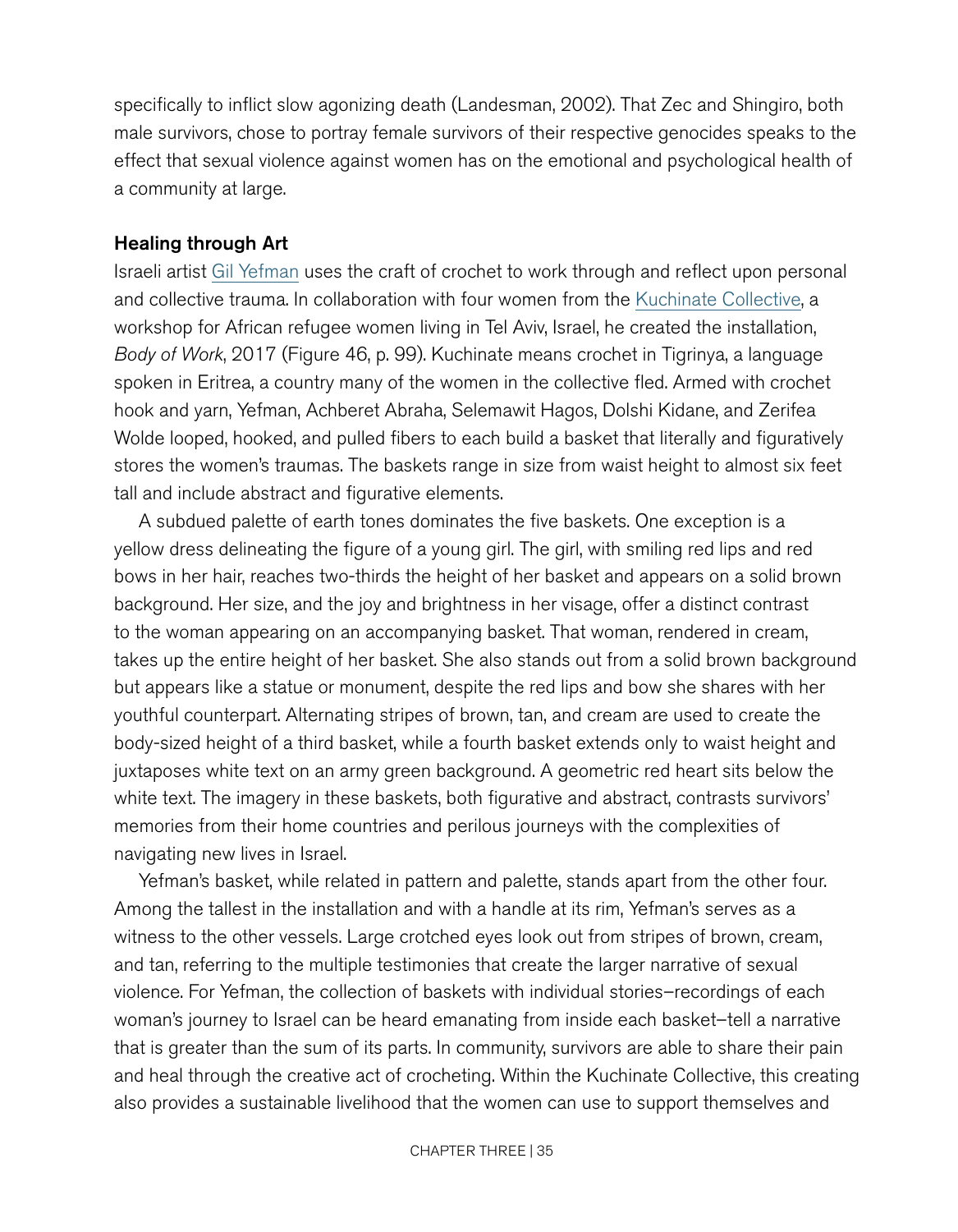others. Like the handle at the top of Yefman's basket, the Kuchinate community provides a tool to carry the weight of their experiences.

Creating art about genocide, while sometimes hard to view, is an important and even remedial practice for artists. The experiences of those affected by sexual violence during genocide and the channeling of those experiences through the artists that portray them demand that society reflect upon these tragedies, question their occurrence, and act to stop them. Let us embed these artworks into our individual and collective memories.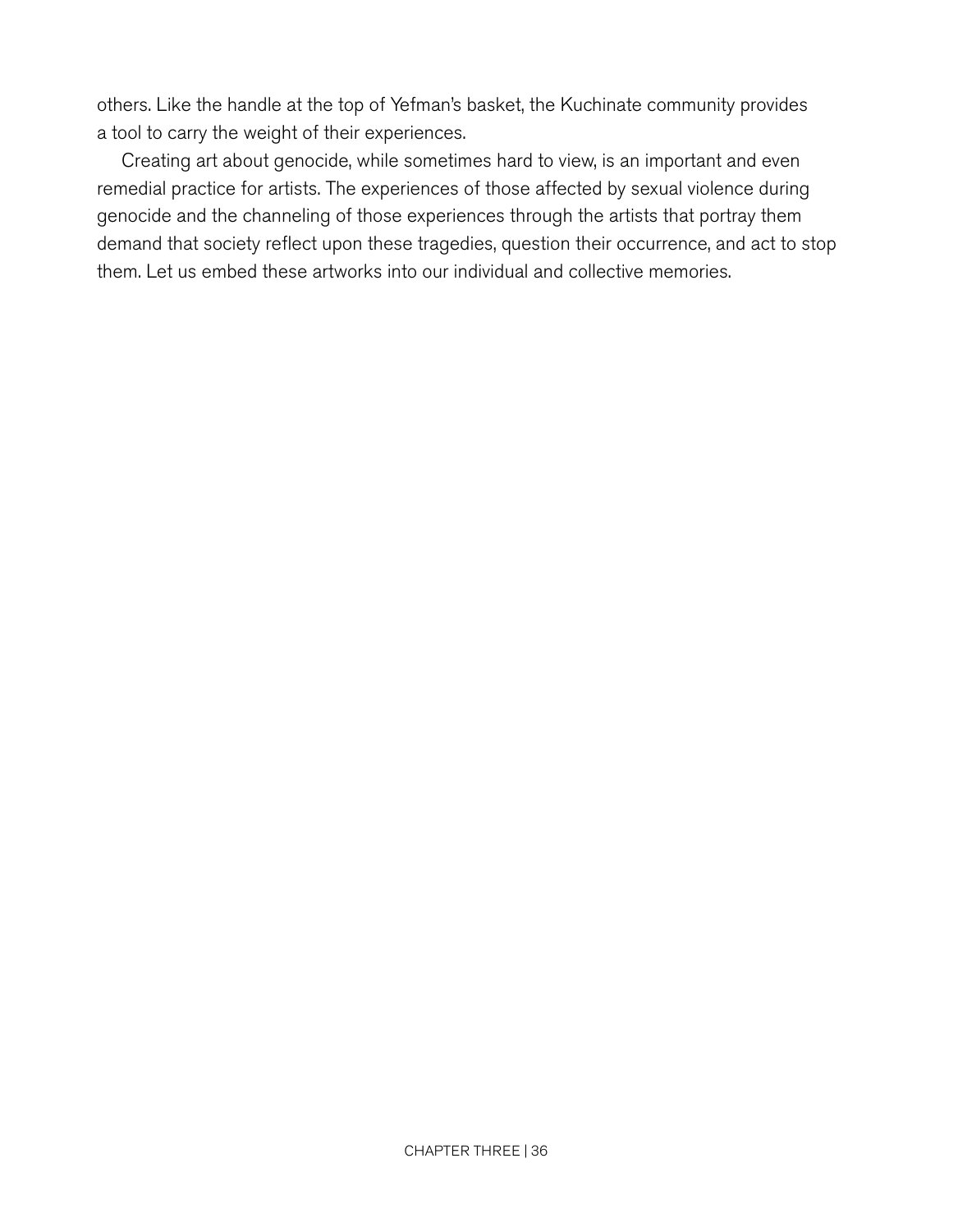# VIOLATION DURING LATER GENOCIDES

*Artist Statements and Images*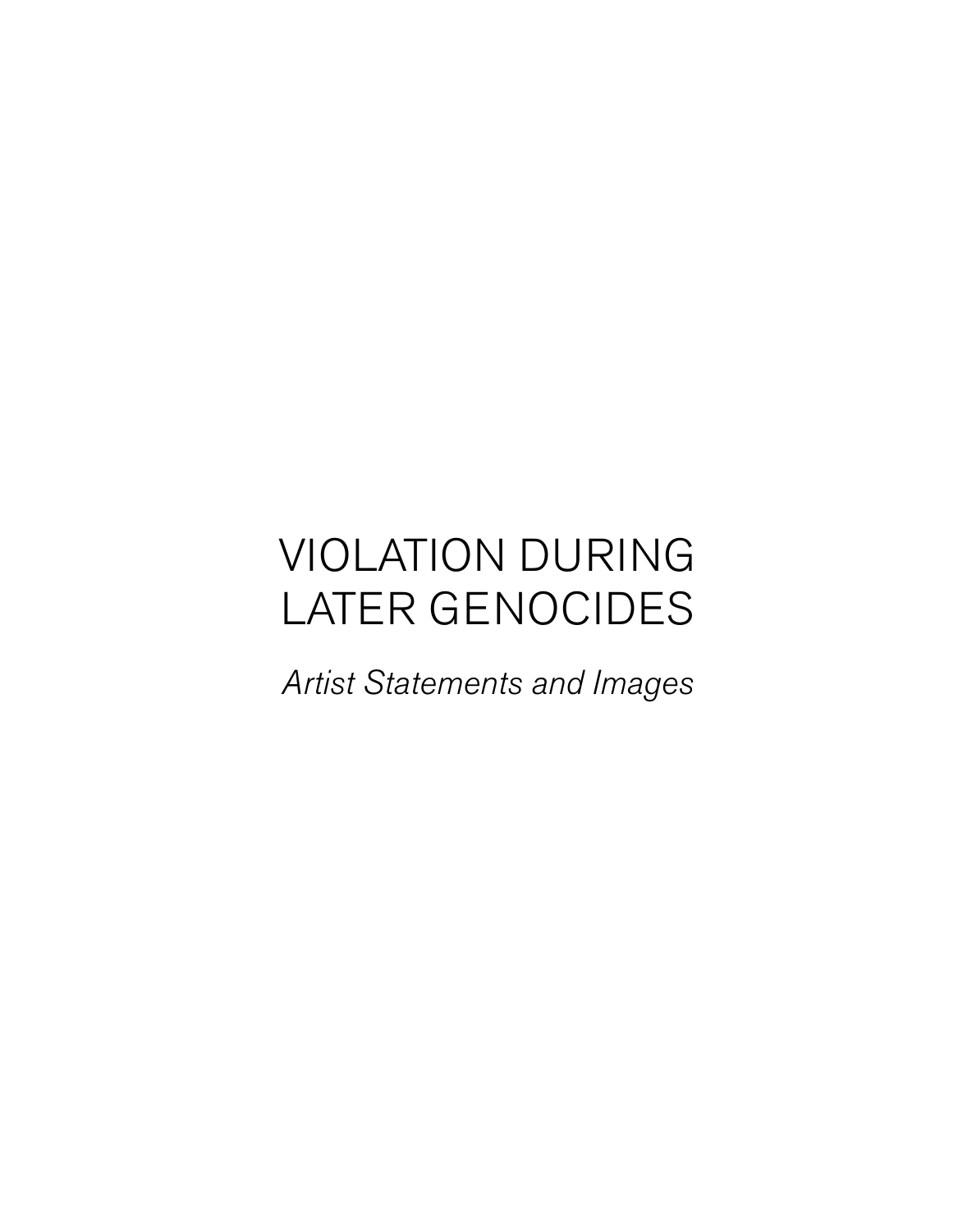## [Rostam Aghala](http://www.rostamaghala.com/new/index.php) (b. 1969)

The Yezidis (or Yazidis) are a Kurdish speaking people who live principally in northern Iraq. In 2014, ISIS, also known as Daesh and ISIL, attacked and conquered large parts of the area, and the Yezidis took refuge on Mount Sinjar. Those who couldn't flee were rounded up and many of the men were massacred or thrown into pits or died of dehydration, injuries, or exhaustion on the mountain. Many of the Yezidi women and girls were kidnapped, enslaved, and transported to ISIS prisons to be raped, beaten, sold, or locked away. I visited some of these girls who had run away, and my artwork is a story of three raped Yezidi girls who escaped.

When an artist lives surrounded by war and violence, he must use art to showcase resistance and present the social situations and the struggle. Art and culture are always destroyed in war, and art must create a new aggressive culture and a new civilization. Through my art, I stand bravely against violence and war, not caring about what might happen to me because of what I create. Art is a powerful and effective weapon, during and after wars.

Governments cannot create artists or inventors, but they can kill them. Similarly, a democratic country cannot create an artist, but it can create an environment for him or her. Pablo Picasso's *Guernica*, his protest in 1937 against the Nazi bombing of the town during the Spanish Civil War, is one of the most important anti-war paintings. I stood up against Saddam Hussein's regime with my art in 1988, I have fought violent Islamic ideologies, and I have fought ISIS by painting ideas and beauty.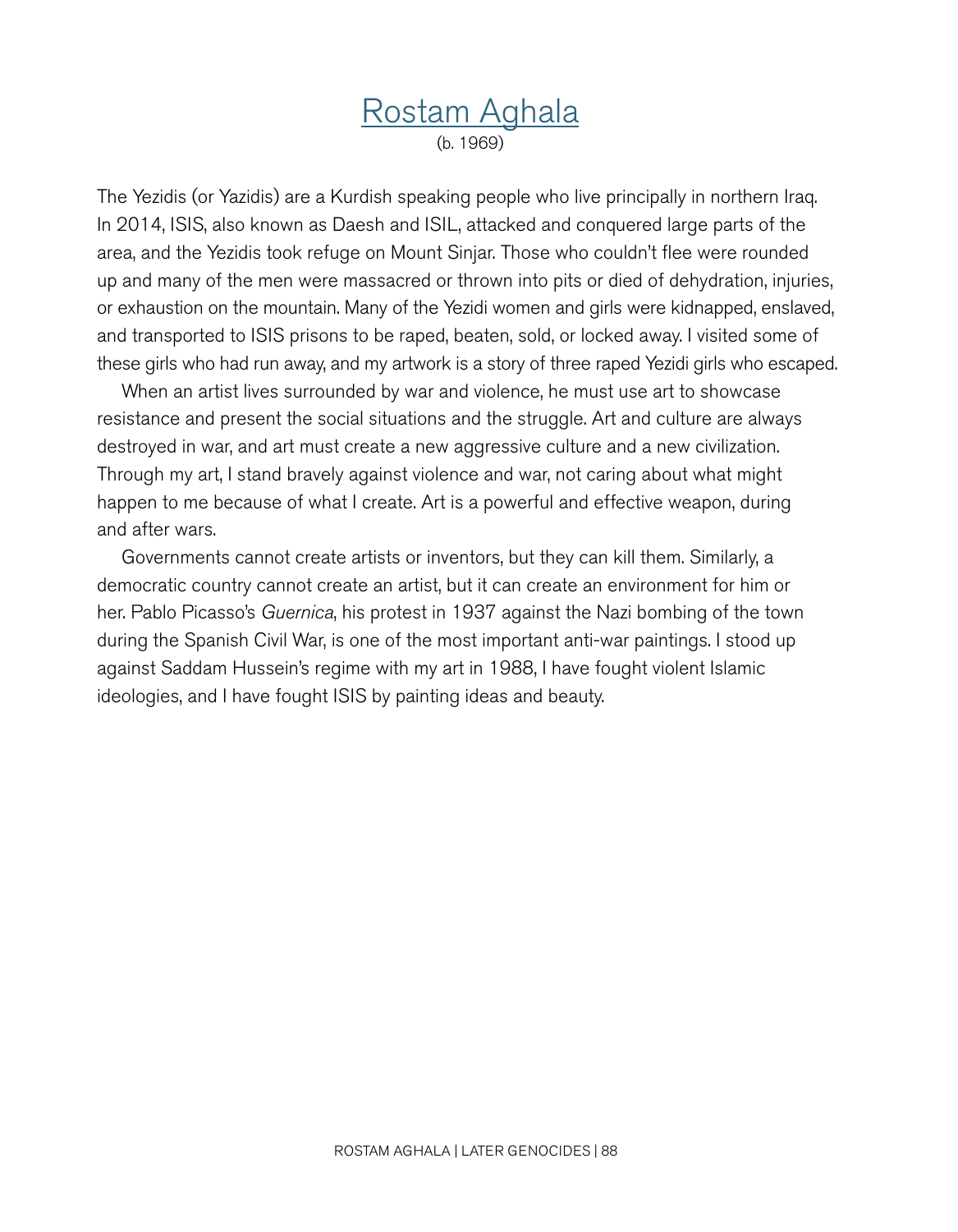<span id="page-9-0"></span>

FIGURE 39. Rostam Aghala, *Daesh Molested the Girls* (*Yezidi Girls*), 2015. Oil on canvas, 67 × 78.5 in (170 × 200 cm). Collection of the artist, Iraq, and Phantastische Bibliothek, Wetzlar, Germany.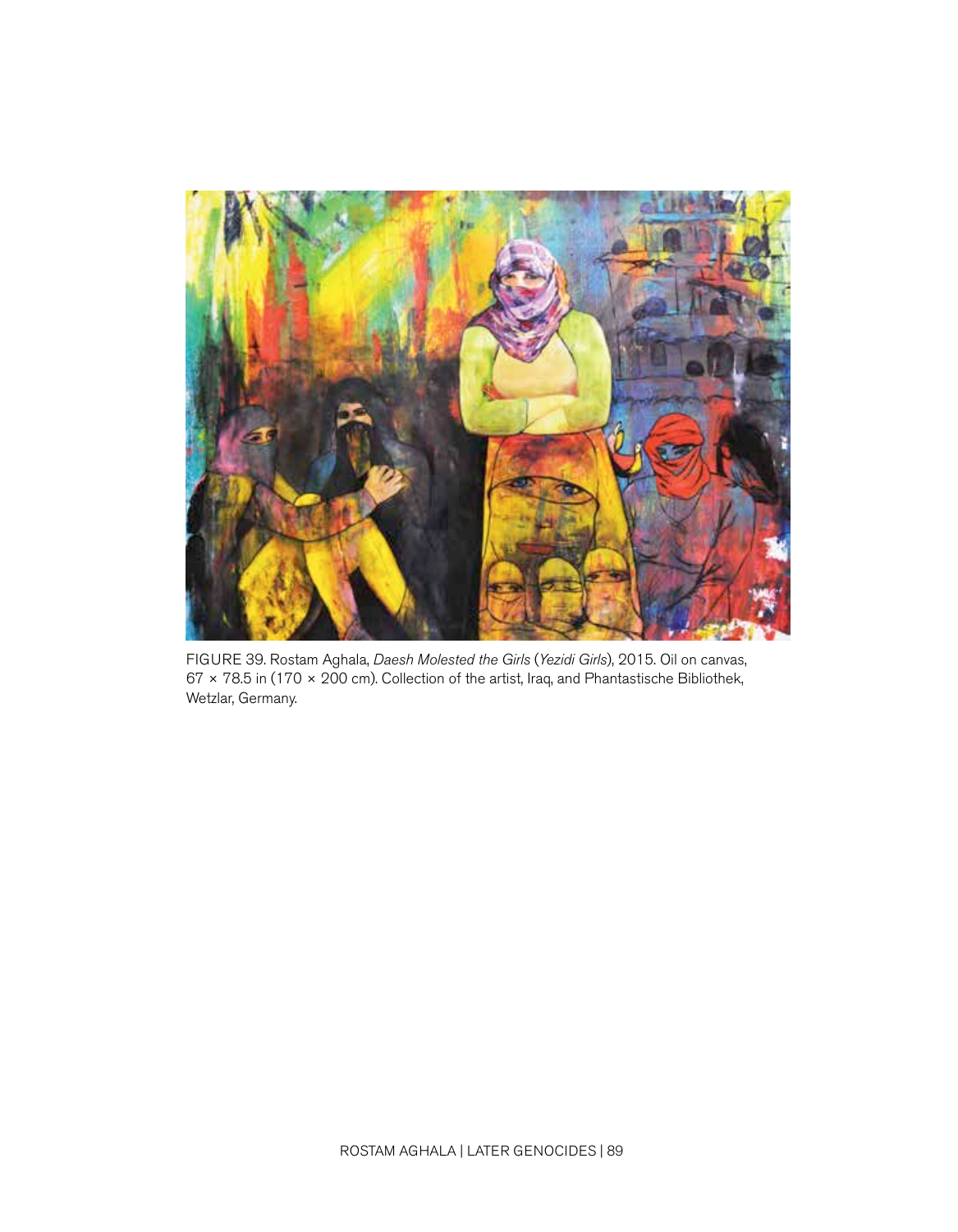# [Regina José Galindo](http://www.reginajosegalindo.com)

(b. 1974)

For 36 years, between 1960 and 1996, Guatemala experienced one of the bloodiest civil wars in history, with a genocide that left more than 200,000 dead. The origins of the war lay in a dispute over land rights between Guatemala's ruling military oligarchy (affiliated with Western corporate interests) and the country's rural mainly indigenous population. The army, which was fighting the insurgency, described the indigenous people as internal enemies. Claiming they sympathized with the guerrillas, the military persecuted and murdered them. With the intention of taking their land (under the indulgent eye of the country's oligarchy) and using the justification that the indigenous people were enemies of the fatherland, the State practiced a scorched earth policy. This was a common practice, characteristic of Guatemala's armed conflict. Troops of soldiers would arrive in indigenous communities and destroy anything that the people might need to survive, such as food, clothing, harvests, houses, and animals. They burned, raped, tortured, and killed. Bodies were buried in mass graves that today are part of extensive evidence that confirms the facts. *Tierra* alludes simultaneously to the massacre and interment of the victims and to the territorial dispute in the name of which they were murdered.

The following testimony, during the genocide trial of General Efraín Ríos Montt and Mauricio Rodríguez Sánchez in Guatemala City, 2013, inspired me to create *Tierra.* The witness describes how the army dug pits prior to killing people and dumping the bodies:

The army officers had been drinking in a bar called The Three Little Monkeys. In the wee hours, when they were all quite drunk, they decided to go and celebrate by killing people….First they ordered García, who was operating the bulldozer, to dig a trench. Then the trucks loaded with people parked opposite El Pino and one by one the people were taken out. They did not shoot them. Usually they were stabbed with bayonets. They tore their chests with the bayonets and then they carried them to the grave. When the grave was full the bulldozer covered the bodies with earth.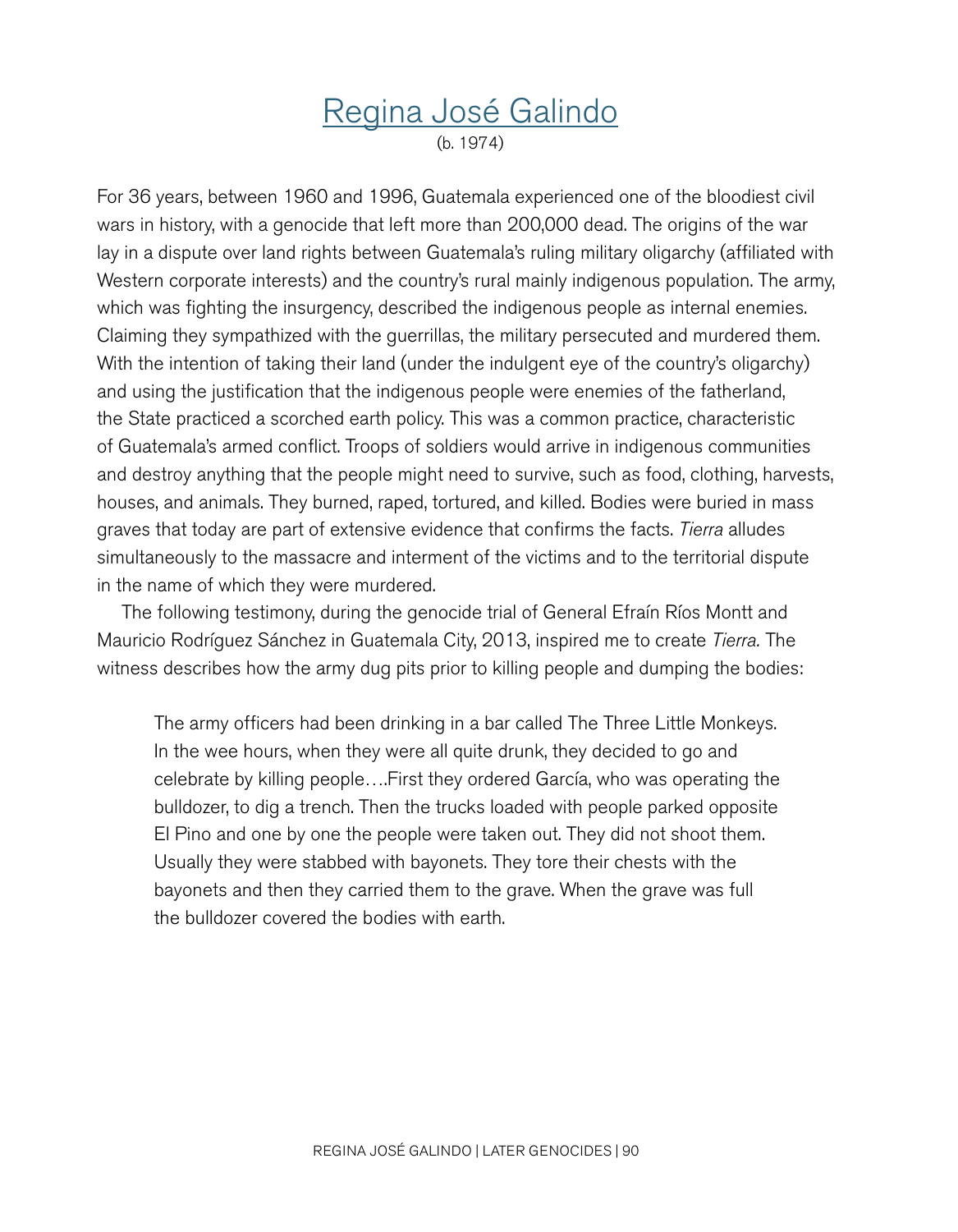<span id="page-11-0"></span>

FIGURE 40. Regina José Galindo, *Tierra*, 2013. Video. Collection of the artist, Guatemala.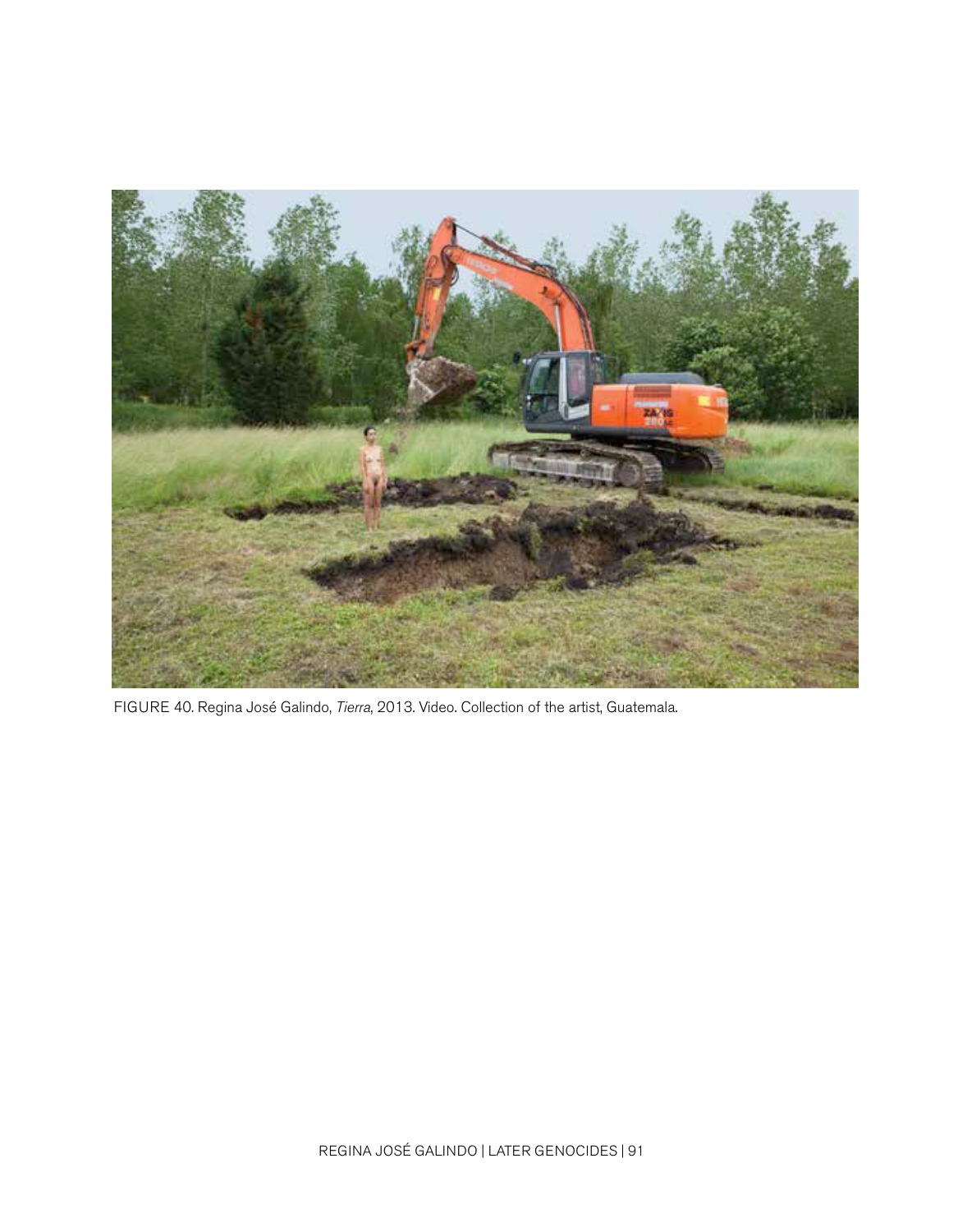## [Mitch Lewis](http://www.artstoendgenocide.org/media.html) (b. 1938)

Art has always been a compelling vehicle for creating public awareness of social issues, and advocating for change. When I first became aware of the genocide in Darfur, which was inflicting unspeakable brutality on innocent women and children, the plight of these ill-fated people became the driver that dictated my artistic direction. The post-Holocaust outcry of "never again" to me included not only the Jewish people, but all of humanity. But once again, in my lifetime I was witnessing genocide. I expressed my personal outrage using my most effective form of communication, my sculpture. I created an exhibition entitled "Towards Greater Awareness about the Genocide in Darfur." The exhibit transports the viewer into the grim reality of life in Sudan. *The Wood Gatherers* is one of the sculptures taken from that exhibition. The piece depicts women who must leave the relative safety of their village to gather firewood. These women, while providing for their families, put themselves at risk of rape, kidnapping, or death.

I believe that genocide affects us all. By the passive observation of the mass murder of men, women, and children, we all become accomplices. I see my role as raising awareness and initiating a dialogue with the viewer about the physical and psychological scars left on humankind by a culture of violence and brutality. I hope my work also gives young artists an understanding of the enormous power of art and the potential for them to become a voice for human rights.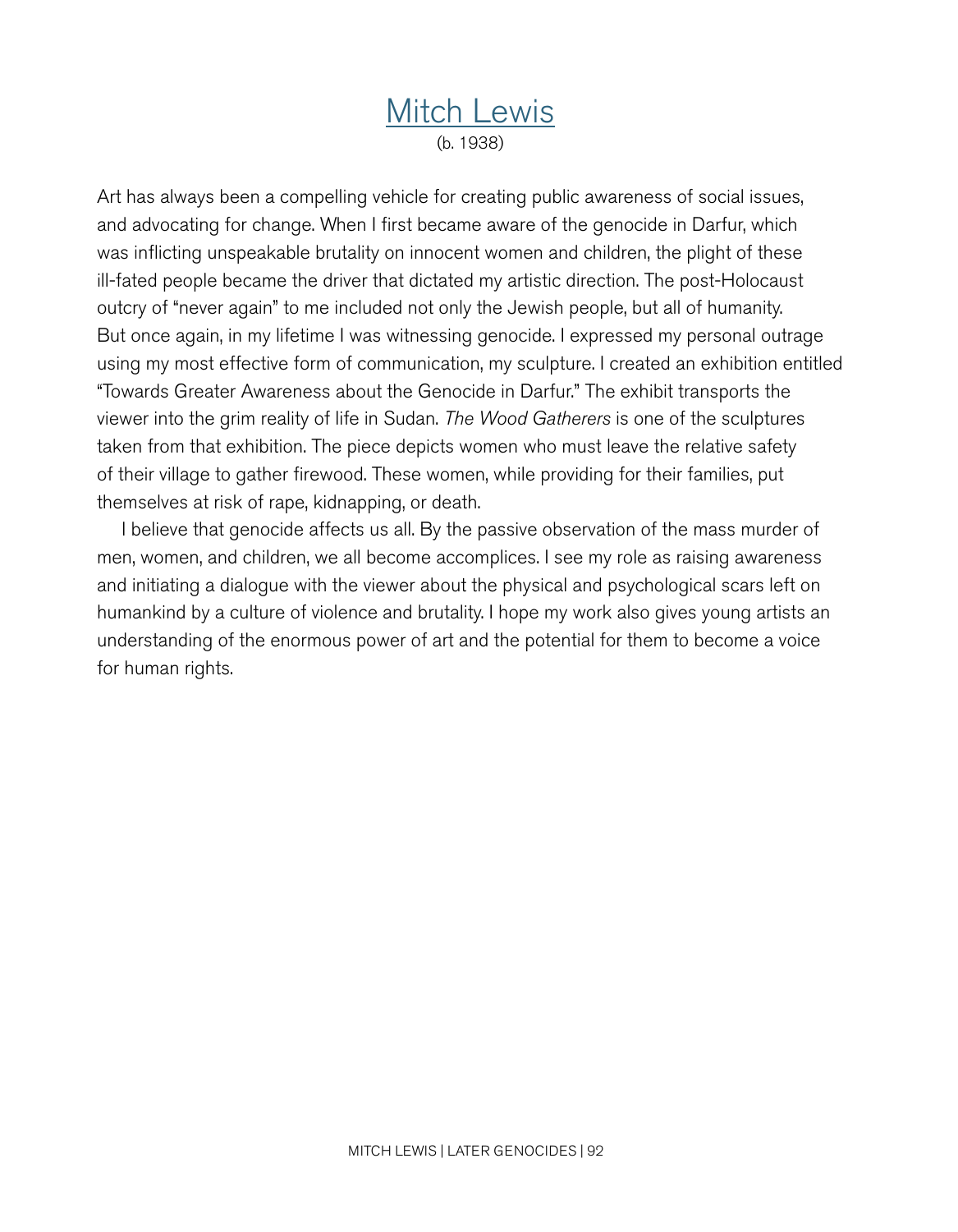<span id="page-13-0"></span>

FIGURE 41. Mitch Lewis, *The Wood Gatherers*, 2010. Clay and other material, various dimensions. Collection of the artist, USA.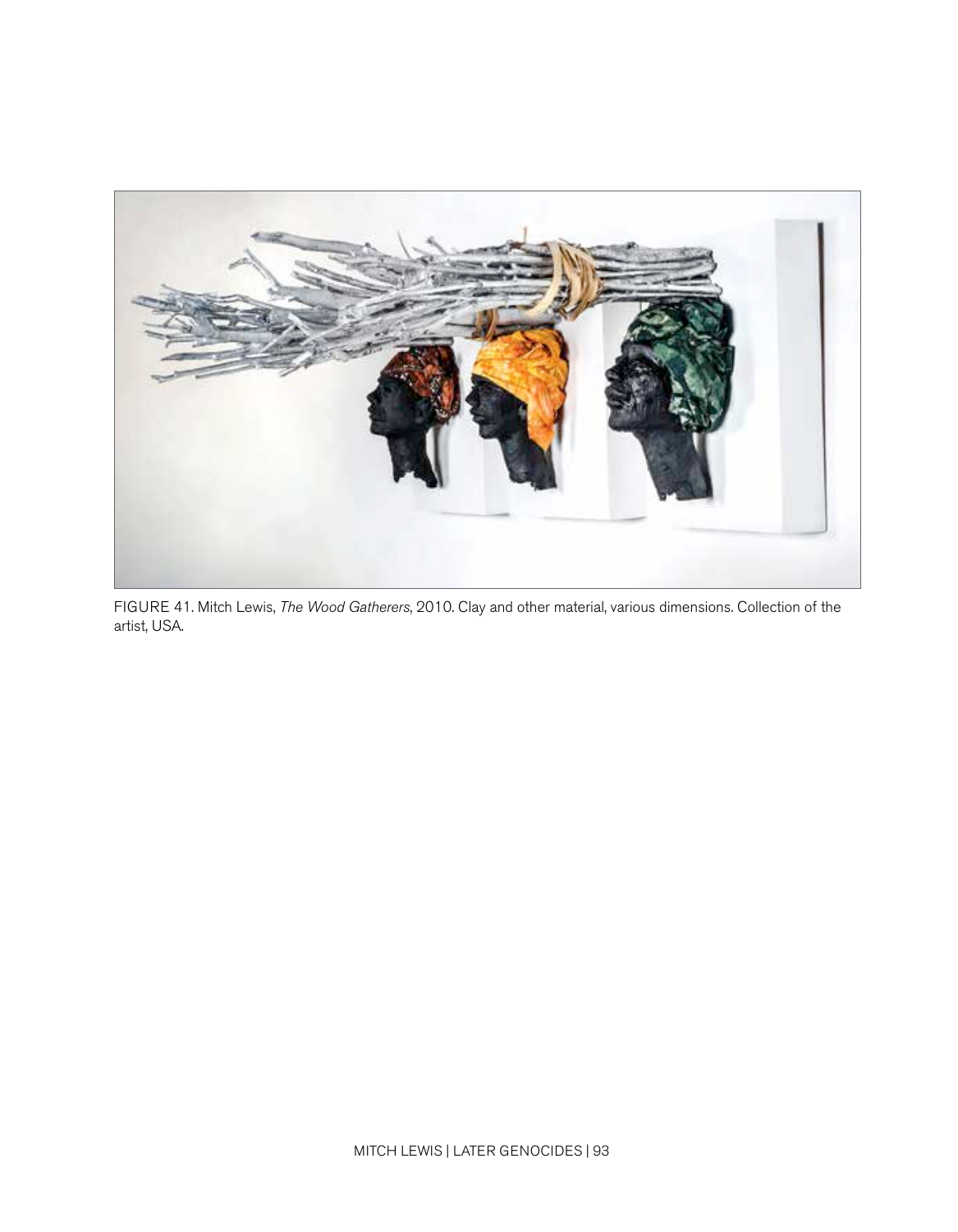# [Mary Mihelic](http://www.marymihelicartist.com/Mary_Mihelic_Home.html)

The *Running Girls* artworks are inspired by the courage of the schoolgirls who ran for their lives and escaped from the Boko Haram terrorists in Nigeria, who attacked their school and kidnapped their classmates. On April 14, 2014, more than fifty schoolgirls made that split-second decision to run for it. The series, therefore, will comprise over fifty artworks of girls running. Thirty-eight are completed.

The term Boko Haram translated means "Western education is a sin," and the group believes that women should not be educated. Instead, women should be used as cooks or sex slaves. The art reflects on war under the guise of religion, religious freedom, education for women, and global feminism.

Reports vary on the actual number of girls who got away; originally the number reported was 53 and then it changed to 57. As a result, the series title "53 Running Girls" differs from the actual number of artworks being made. This is symbolic of the chaos surrounding the kidnappings. The number of Chibok schoolgirls who were kidnapped is just as confusing. Most reports say 276, but it is believed that the number is higher. Some parents did not report their daughters missing due to the associated stigma. For that reason, the exact number of artworks being created is still undetermined.

When the series began over three years ago, James Foley hadn't been beheaded, the Boko Haram wasn't allied with ISIS, Charlie Hebdo was still alive, and hundreds of thousands of people weren't running from war and migrating to Europe. National Public Radio reported in 2015 that the Boko Haram killed more people than ISIS (6,644), making it the deadliest terrorist organization in the world. The *Running Girls* series has been featured in media in the United States, United Kingdom, India, and Nigeria.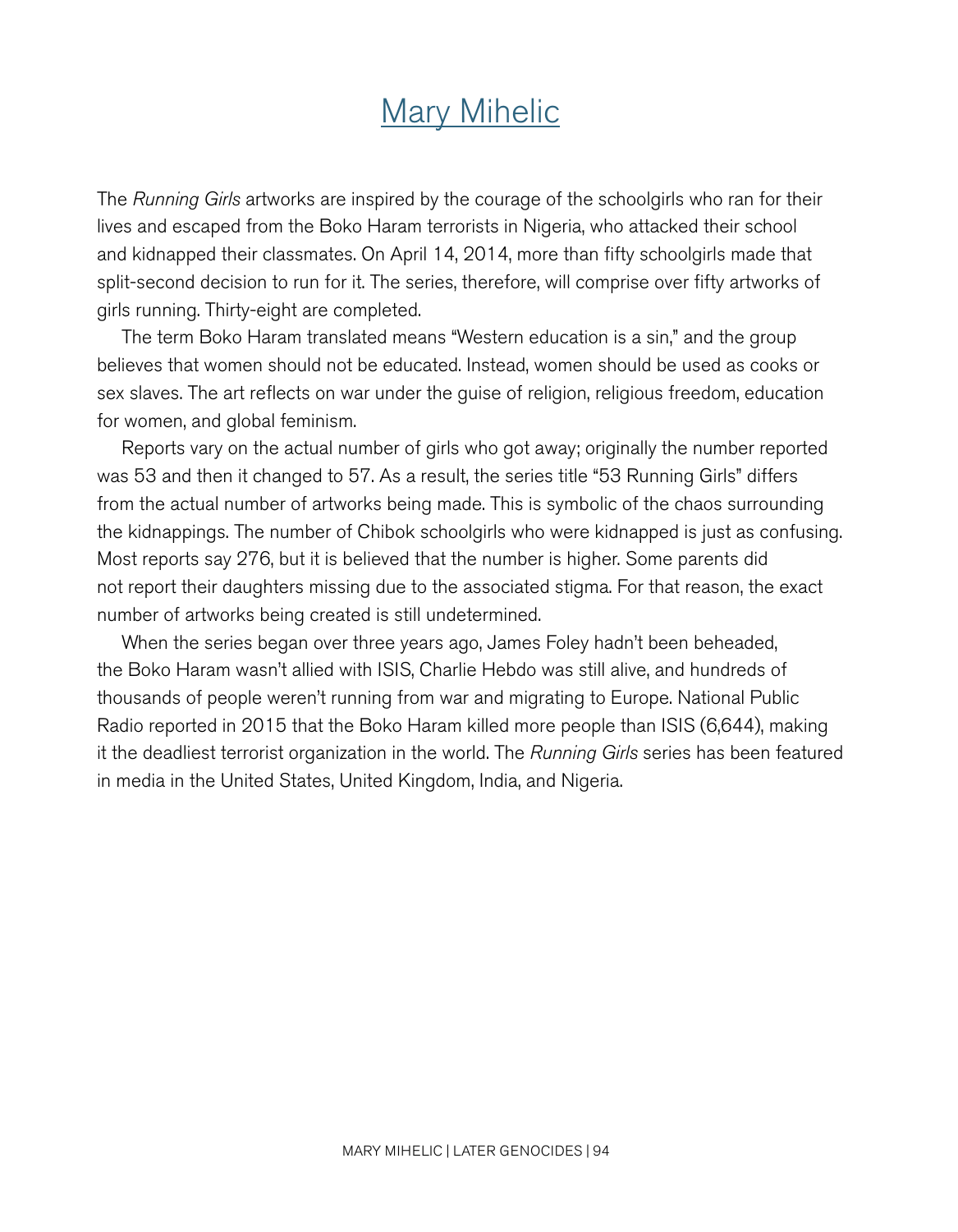



<span id="page-15-0"></span>

FIGURE 43. Mary Mihelic, *Badluck*, from *The Running Girls* series, 2014. Mixed media on paper, 64 × 48 in  $(162.5 \times 122 \text{ cm})$ . Collection of the artist, USA.



FIGURE 44. Mary Mihelic, *Goodluck*, from *The Running Girls* series, 2014. Mixed media on paper, 64 × 48 in  $(162.5 \times 122 \text{ cm})$ . Collection of the artist, USA.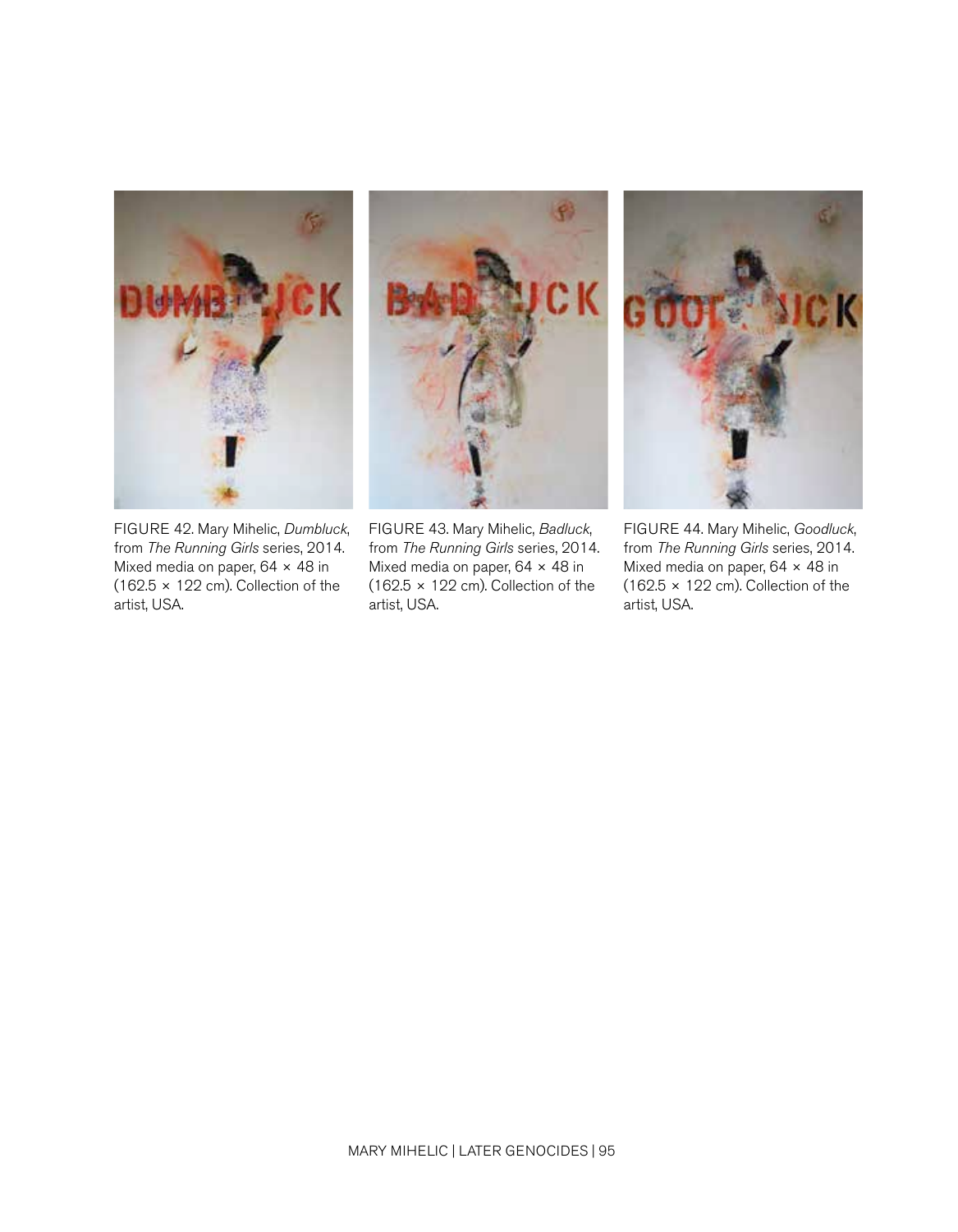## [Manasse Shingiro](http://www.manasseart.com) (b. 1984)

My roots go back to Kigali, Rwanda, where I was born and raised, surrounded by the hills, valleys, mountains, and gigantic lakes that dominate the geography near the equator. I lost many of my friends, my father, and other family members during the 1994 Tutsi genocide.

Throughout this experience and despite these tragic events, I never lost my sense of creativity, and I chose to turn these thoughts of loss into triumph through my art. Thus, I chose to use the title *Immortal* for the face and hands of a terrified female victim. I began drawing at a young age and am a self-taught artist. My art is not confined to one subject area, and I continue to challenge myself by varying my projects and media.

My favorite media are pastel and graphite. I seek to emphasize rhythms, lines, realism, and colors, in order to express a connection to my background and identity. I hope as an artist to connect with the viewer in a way that words cannot. I moved to Portland, Maine, with a sense of adventure, creativity, and, as always, with a sense of humor.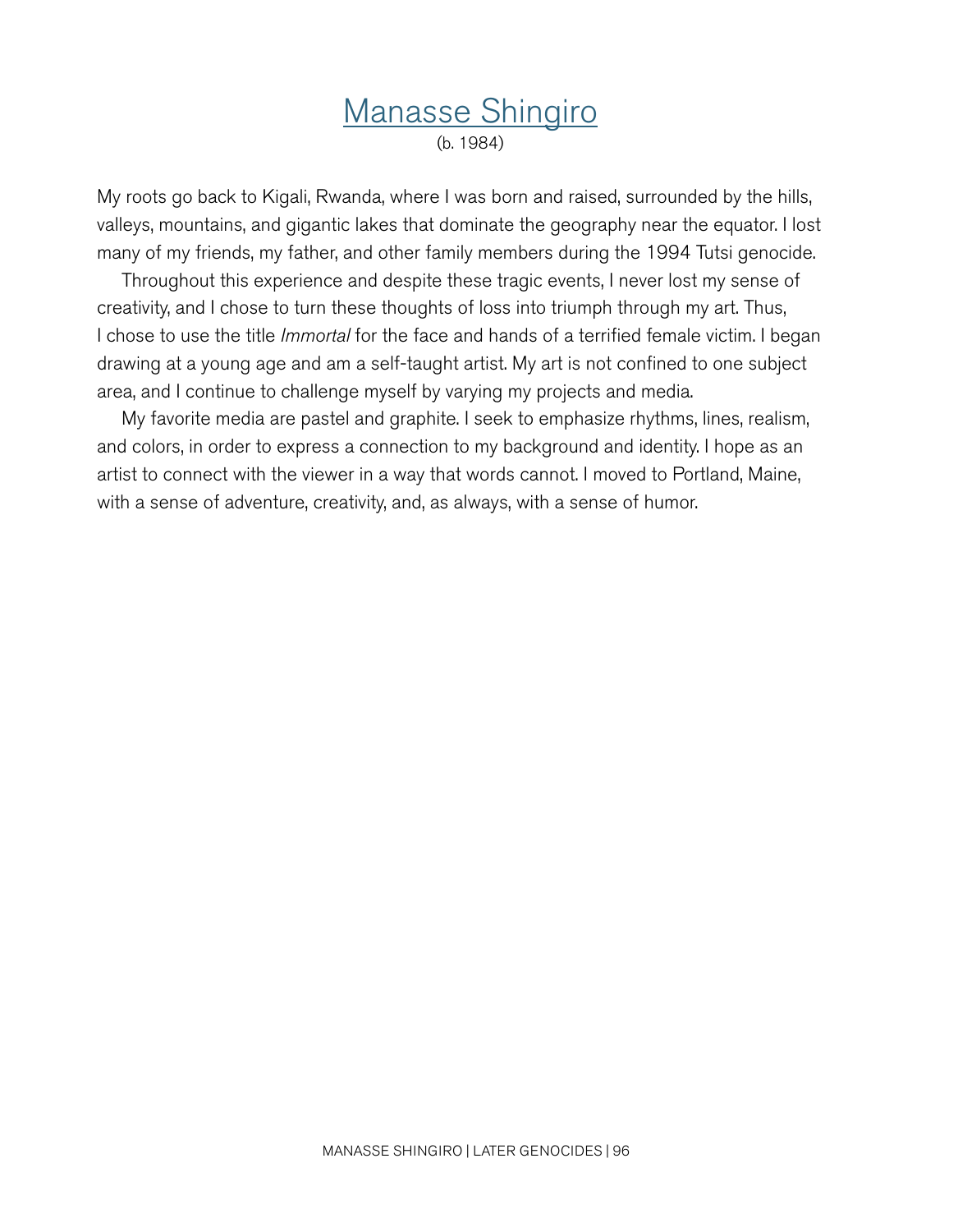<span id="page-17-0"></span>

FIGURE 45. Manasse Shingiro, *Immortal,* 2015. Pastel and ink pen on Canson paper,  $24 \times 18$  in (61  $\times$  46 cm). Collection of the artist, USA.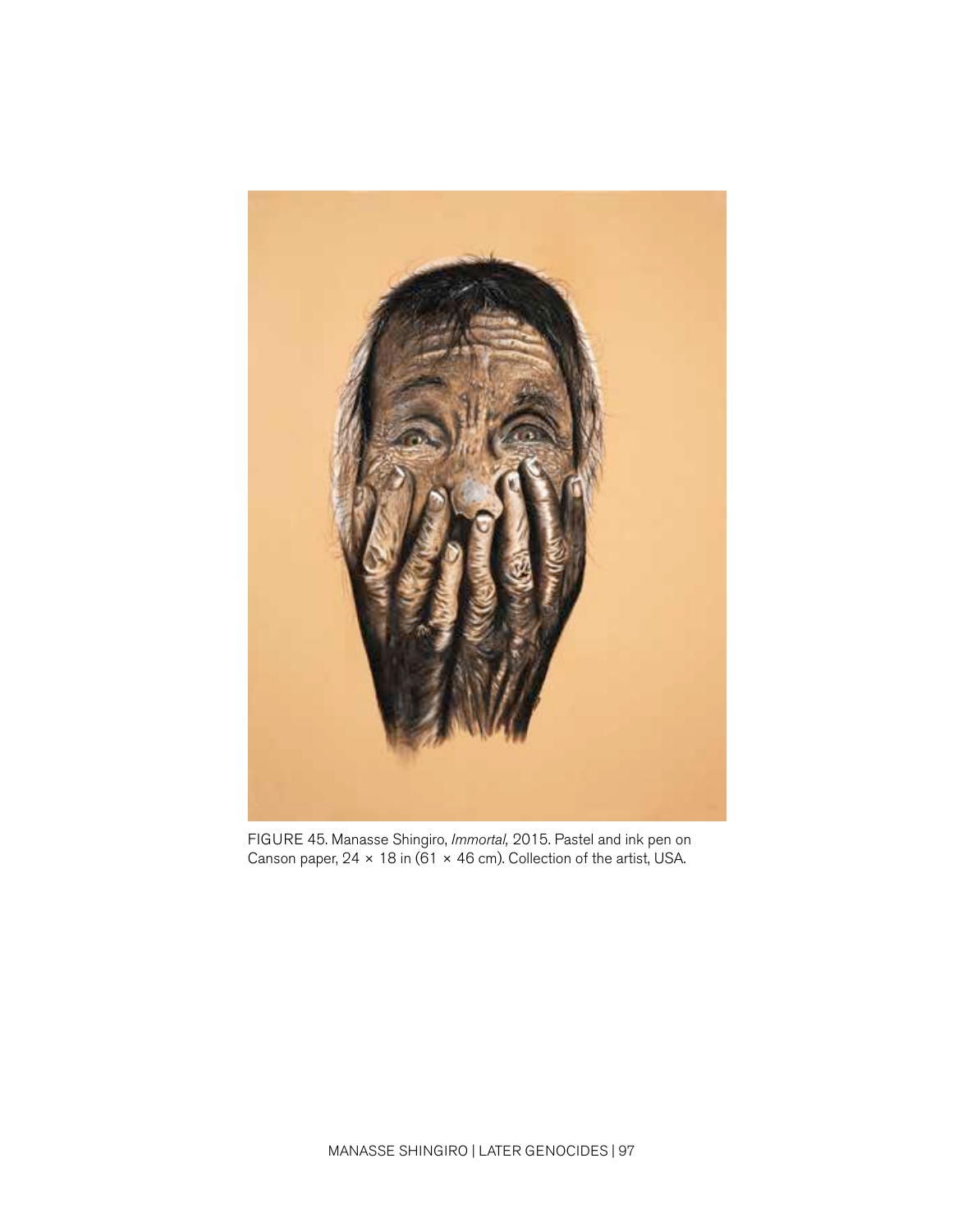# [Gil Yefman](http://www.gilyefman.com) and the [Women](https://www.kuchinate.com/our-story) [of the Kuchinate Collective](https://www.kuchinate.com/our-story)

Israeli artist Gil Yefman collaborated with four African refugee women in the Kuchinate Collective in Tel Aviv, instructing them to crochet an installation of five oversized baskets, one of which is his own creation. (See more about Gil Yefman's needlework in his statement for his *Sex Slave,* p. [80](#page-0-0).) The other four baskets were crocheted by Achberet Abraha, Selemawit Hagos, and Dolshi Kidane, all from Eritrea, and Zerifea Wolde from Ethiopia. The women figuratively wove the horrendous details of their struggle to reach Israel into their work, and their stories can be heard emanating from the baskets.

Kuchinate is a collective of African refugee women living in Tel Aviv. It was founded in 2011 by clinical psychologist Dr. Diddy Mymin Kahn, who researched the repercussions of rape and sexual abuse on Eritrean asylum seekers. She was joined by Aziza Kidane, an Eritrean nun and trained nurse who had worked against human trafficking. The refugee women of the Kuchinate Collective crochet beautifully crafted baskets, rugs, and bean bags, teach crocheting, and provide traditional meals and coffee rituals in their studio. The sociopsychological benefit of this project gives the women the opportunity to earn a living and escape their harsh reality by employing craft techniques rooted in their African culture. Each woman is fairly compensated for her work and given access to social services. Since its inception, the collective has changed the lives of dozens of women. Most of them are mothers, and many are survivors of rape and other atrocities in Sinai—all relying on the collective as their sole source of income.

*Body of Work* was commissioned by Remember the Women Institute for this exhibition, and the project was coordinated by Gil Yefman and the Kuchinate Collective.

*—The Exhibition Team*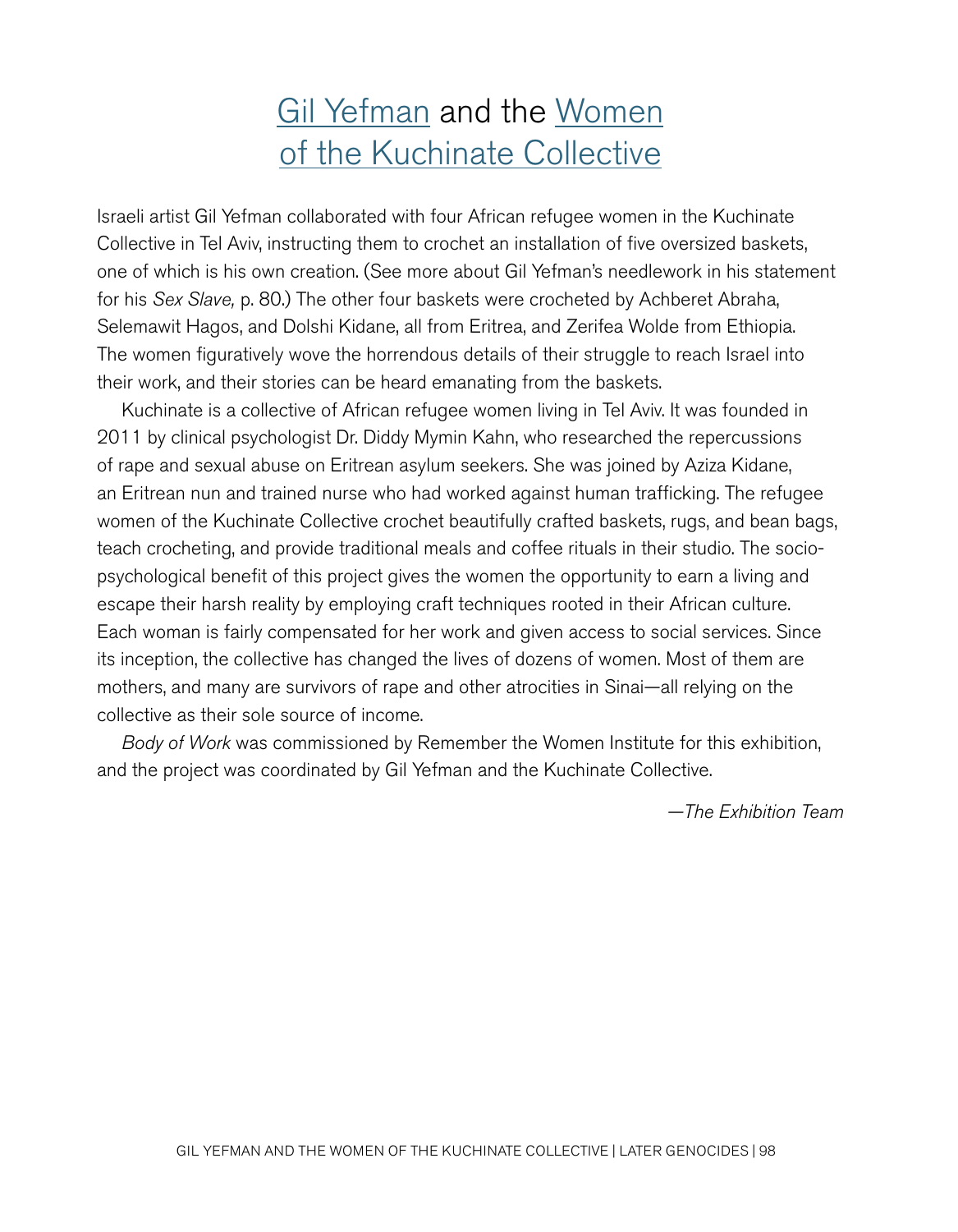<span id="page-19-0"></span>

FIGURE 46. Gil Yefman and the Kuchinate women, *Body of Work*, 2017. Crocheted objects from yarn, various dimensions. Collection of the artist and the Kuchinate Collective, Israel. Photos by Rona Yefman.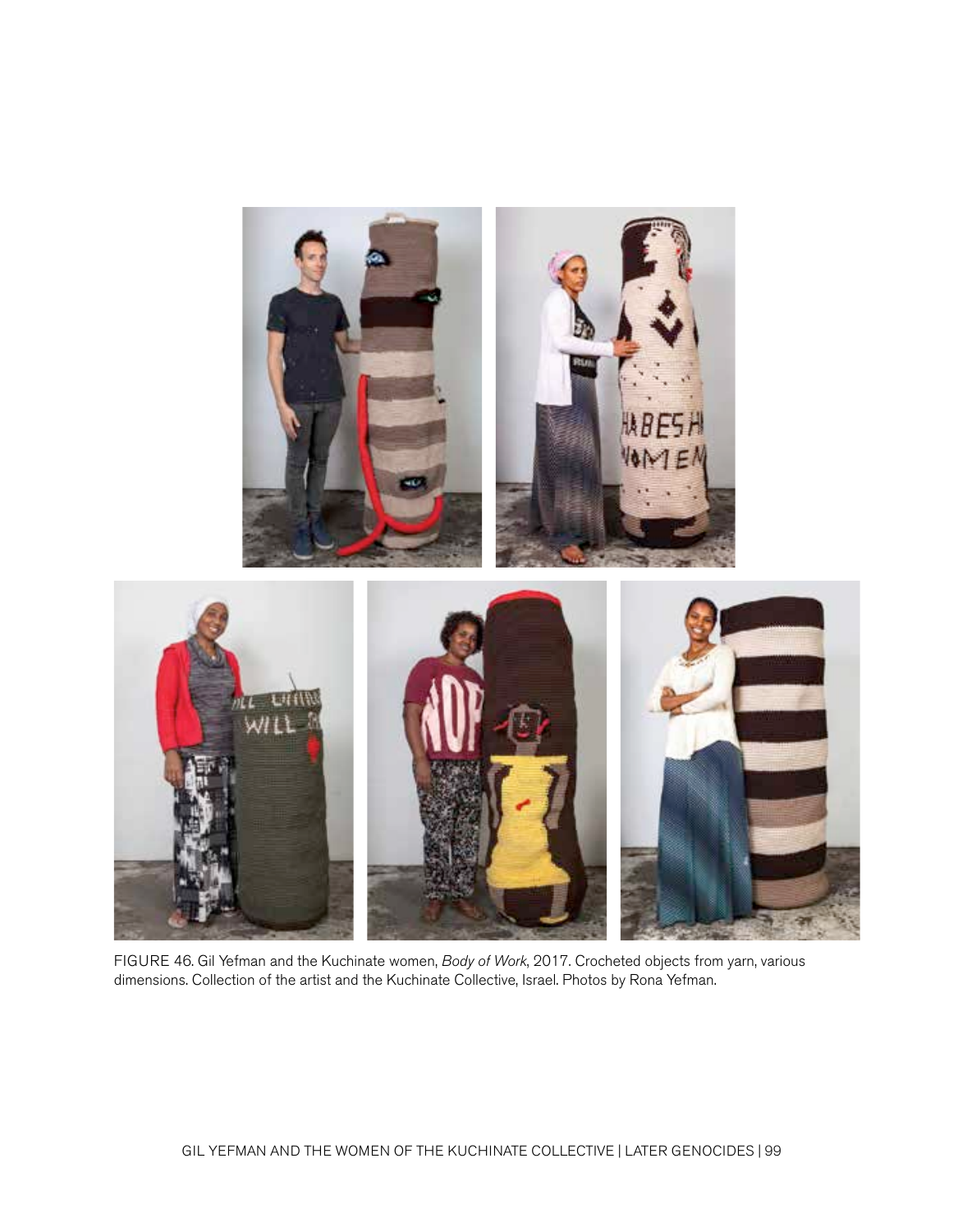## [Safet Zec](http://www.safetzec.com) (b. 1943)

This work took its cue from a photograph that documented the horror of what happened in Srebrenica in 1995, showing one of the mothers who is overwhelmed by her pain and sorrow. The expression of despair on the face of the woman in *Cry* is intensified by the wringing of her hands.

Like much of my other work, the *Tears Cycle* weaves the story of the tragedy of Srebrenica. As Enzo Bianchi wrote of my work:

The experience of the scythe of death on his own skin, in some ways, has won over Zec's life: war, loss, abandonment, exile…a deep inner silence has fallen over all this. Safet Zec is a man of very few words. He knows a different language: that of transforming wounds into a forest of signs. Wounds that become painting, which does not mean to hurt the eye of observers but wants to help us find, in ourselves, the same silence that generated these canvases; a silence that brought them to light after having settled itself in the soul (Bianchi, 2017, p. 46).

During the genocidal action in Srebrenica, the men and boys were murdered. Many of the women and girls, however, were subjected to rape. Again, in the words of Bianchi: "What enables Zec to bring back these silent wounds? Reality; sometimes more brutal than any imagination. A reality that happens through communication, and flattens any story in a perpetual flow where everything loses consistency" (Bianchi, p. 46).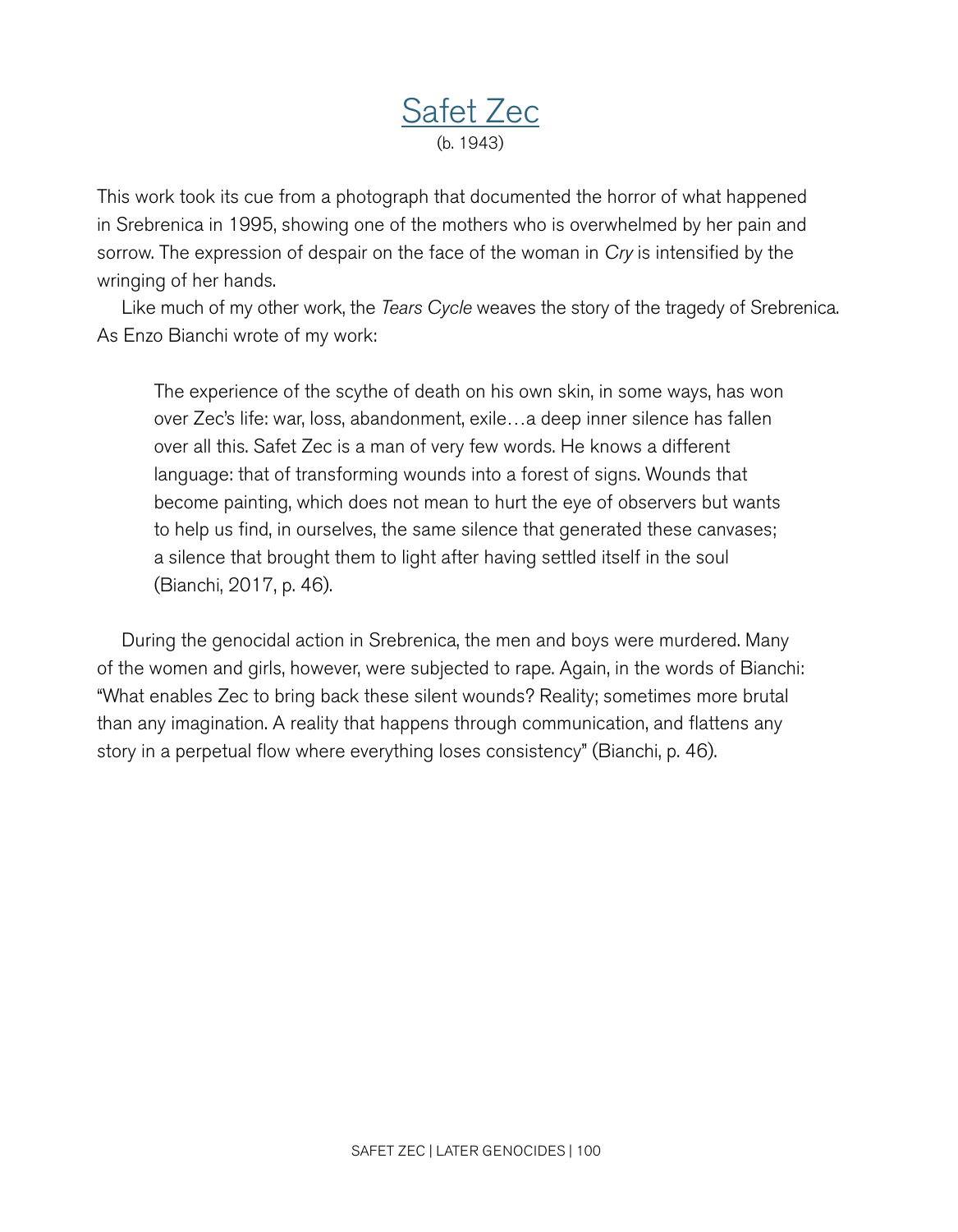<span id="page-21-0"></span>

FIGURE 47. Safet Zec, *Cry* from *Tears Cycle*, 2003. Tempera and collage on paper, 87  $\times$  63 in (220  $\times$  160 cm). Collection of the artist, Italy.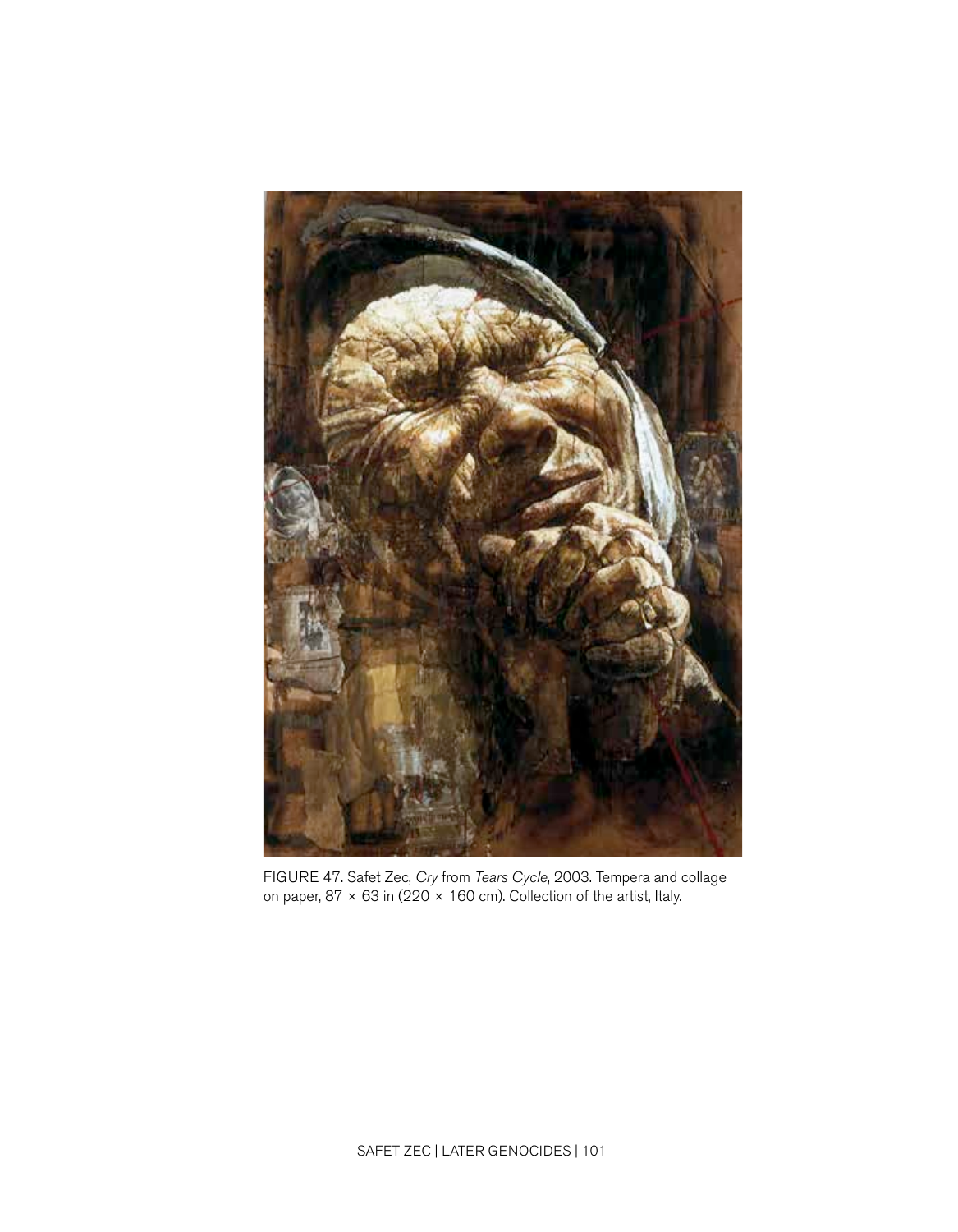# **Bibliography**

Amishai-Maisels, Ziva. *Depiction and Interpretation: The Influence of the Holocaust on the Visual Arts*. Oxford: Pergamon, 1993.

Appelfeld, Aharon. "Memory Without Survivors." *Haaretz*, March 18, 2005. [https://www.](https://www.haaretz.com/1.4773564) [haaretz.com/1.4773564](https://www.haaretz.com/1.4773564)

Arkesteijn, Roel, ed. *Codex Spero: Selected Writings and Interviews, 1950–2008*. Roma Publications & de Appel Arts Centre, 2008.

Arlen, Michael J. *Living-Room War.* New York: Penguin, 1982.

Assmann, Jan. "Communicative and Cultural Memory." *Cultural Memory Studies: An International and Interdisciplinary Handbook*. Astrid Erll and Ansgar Nünning, eds. Berlin, New York: Walter de Gruyter GmbH & Co., 2008, pp. 109–118.

Baer, Elizabeth and Myrna Goldenberg, eds. *Experience and Expression: Women, the Nazis, and the Holocaust.* Detroit: Wayne State University Press, 2003.

Benthien, Claudia. *Skin*. New York: Columbia University Press, 2002.

Berger, John. "Photographs of Agony." *Selected Essays*, Geoff Dyer, ed. New York: Vintage International, 2001, pp. 279–281.

Berger, Maurice. *Representing Vietnam, 1965–1973: The Antiwar Movement in America*. New York: City University of New York, 1988.

Bianchi, Enzo. "To make forests out of wounds." *Safet Zec Exodus, Ciclo Pittorico per la Chiesa, Santa Maria Della Pieta—Venezia* (catalog). Paris: Qupé éditions, 2017, pp. 46–47.

Bird, Jon, Jo Anna Isaak, and Sylvère Lotringer, eds. *Nancy Spero*. London: Phaidon Press Limited, 2011.

Blatter, Jane and Sybil Milton. *Art of the Holocaust*. New York: Rutledge, 1981.

Browning, Christopher R. *Remembering Survival: Inside a Nazi Slave-Labor Camp*. New York: W. W. Norton, 2010.

Brutin, Batya. *The Inheritance, The Holocaust in the Artworks of Second Generation Israeli Artists* (Hebrew). Jerusalem: Magnes and Yad Vashem, 2015.

Callimachi, Rukmini. "ISIS Enshrines A Theology of Rape." *The New York Times*, August 13, 2015. https://www.nytimes.com/2015/08/14/world/middleeast/isisenshrines-a-theology-of-rape.html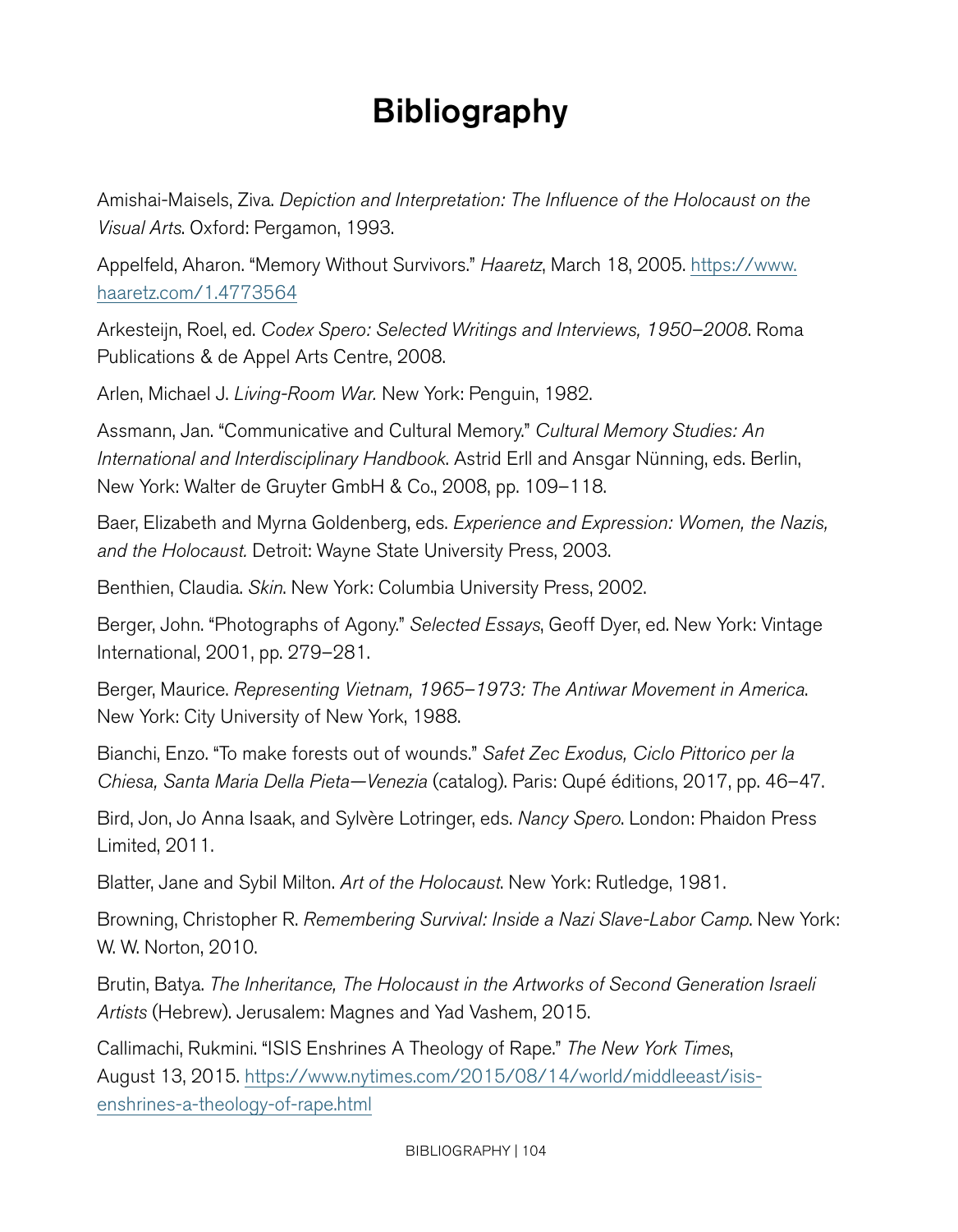Cesarani, David. *Final Solution: The Fate of the Jews 1933–1949*. New York: St. Martin's Press, 2016.

Chicago, Judy and Donald Woodman. *Holocaust Project: From Darkness into Light*. New York: Penguin Books, 1993.

Cohen, Judy Weiszenberg. Toronto: Women and the Holocaust: A Cyberspace of Their Own website. http://www.theverylongview.com/WATH/

Costanza, Mary S. *The Living Witness, The Art in the Concentration Camps and Ghettos*. New York: The Free Press, 1982.

Craw, Victoria. "Sex slavery forms lucrative and critical role for Islamic State, Boko Haram." News.Com.Au, October 12, 2017. [http://www.news.com.au/lifestyle/real-life/news-life/](https://www.news.com.au/lifestyle/real-life/news-life/sex-slavery-forms-lucrative-and-critical-role-for-islamic-state-boko-haram/news-story/64a360bba9e182d794ccf566059e3946#sharehash) [sex-slavery-forms-lucrative-and-critical-role-for-islamic-state-boko-haram/news-story/64a3](https://www.news.com.au/lifestyle/real-life/news-life/sex-slavery-forms-lucrative-and-critical-role-for-islamic-state-boko-haram/news-story/64a360bba9e182d794ccf566059e3946#sharehash) [60bba9e182d794ccf566059e3946#sharehash](https://www.news.com.au/lifestyle/real-life/news-life/sex-slavery-forms-lucrative-and-critical-role-for-islamic-state-boko-haram/news-story/64a360bba9e182d794ccf566059e3946#sharehash)

Dagan, Batsheva. *Imagination: Blessed Be, Cursed Be: Reminiscences from There* (trans. from Hebrew, Anna Sotto). Newark, UK: Quill Press, 2002.

De Brouwer, Anne-Marie L. M. *Supranational Criminal Prosecution of Sexual Violence: The ICC and the Practice of the ICTY and the ICTR*. Antwerpen-Oxford: Intersentia, 2005, pp. 9–14.

Desbois, Patrick. *The Holocaust by Bullets: A Priest's Journey to Uncover the Truth Behind the Murder of 1.5 Million Jews*. New York: Palgrave Macmillan, 2008.

Dror, Esther and Ruth Linn. "The Shame Is Always There." *Sexual Violence against Jewish Women during the Holocaust*. Sonja M. Hedgepeth and Rochelle G. Saidel, eds. Lebanon, NH: Brandeis University Press/University Press of New England, 2010, pp. 275–291.

Eichengreen, Lucille. *From Ashes to Life: My Memories of the Holocaust*. San Francisco: Mercury House, 1994.

Eichengreen, Lucille with Rebecca Camhi Fromer. *Rumkowski and the Orphans of Lodz*. San Francisco: Mercury House, 2000.

Fogelman, Eva. "Boris Lurie, Holocaust Survivor as Artist: From Mourning to Meaning." *Boris Lurie, The 1940s*, Catalog for Exhibition at Studio House, New York, July 18– September 10, 2013. New York: Boris Lurie Art Foundation, 2013, pp. 1–11.

Fuchs, Esther, ed., *Women and the Holocaust*. Blue Ridge Summit, PA: University Press of America, 1999.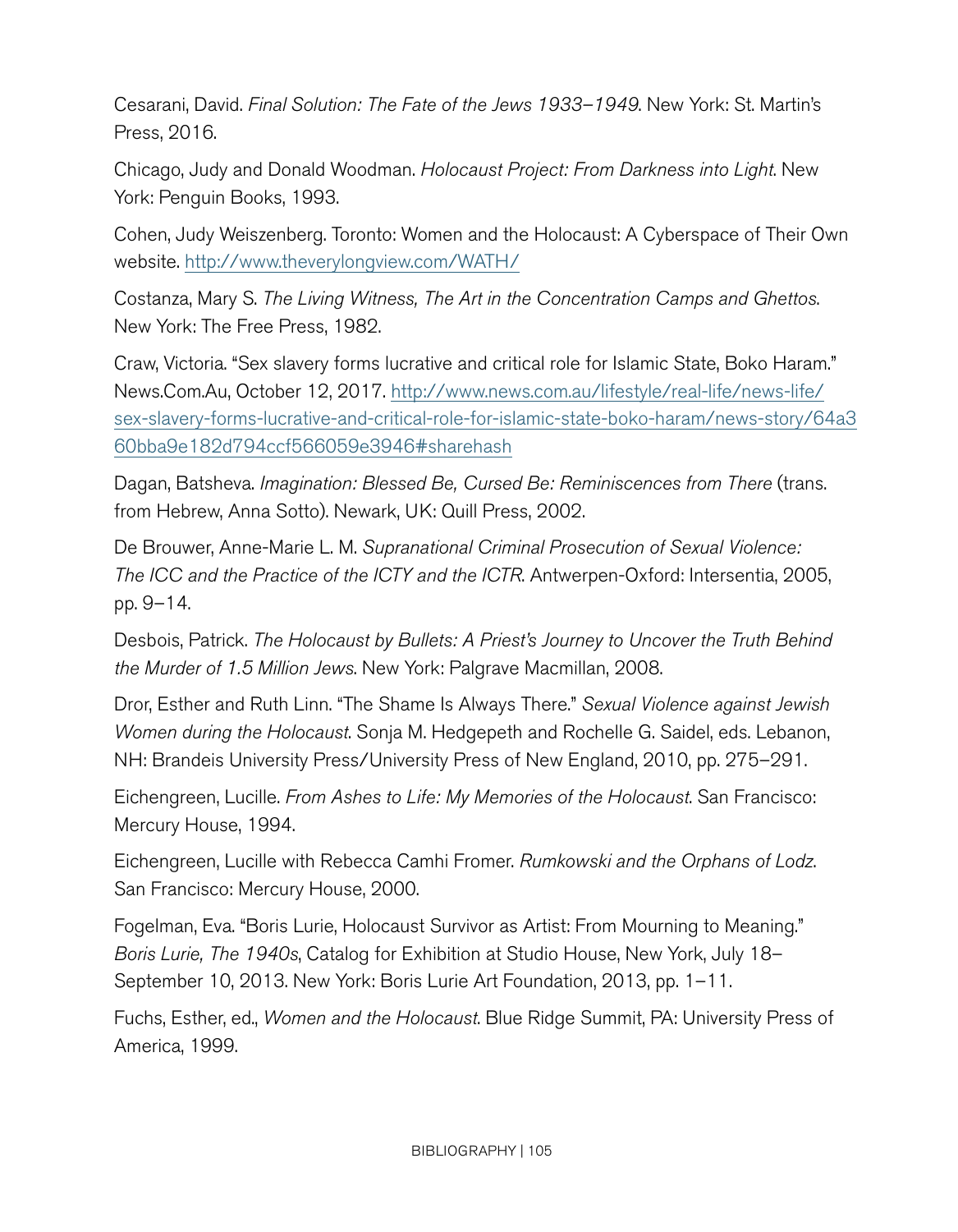Genocide Watch. *Country Risk Report.* 2016. [http://genocidewatch.net/wp-content/](http://genocidewatch.net/wp-content/uploads/2016/06/Country-Risk-Report-2016-updated-pdf-Sheet1.pdf) [uploads/2016/06/Country-Risk-Report-2016-updated-pdf-Sheet1.pdf](http://genocidewatch.net/wp-content/uploads/2016/06/Country-Risk-Report-2016-updated-pdf-Sheet1.pdf)

Gurewitsch, Brana, ed. *Mothers, Sisters, Resisters: Oral Histories of Women Who Survived the Holocaust*. Tuscaloosa: University of Alabama Press, 1998.

Hedgepeth, Sonja M. and Rochelle G. Saidel, eds. *Sexual Violence against Jewish Women during the Holocaust*. Lebanon, NH: Brandeis University Press/University Press of New England, Hadassah-Brandeis Institute Series on Jewish Women, 2010.

Heller, Sorin. "Boris Lurie—Neo-Dada, Between Yes and No." *Boris Lurie, No!* (catalog). Ein Hod: Janco-Dada Museum, 2016, pp. 78–84.

Hemmings, Jessica. *The Textile Reader.* London: Bloomsbury, 2012.

Israel, Matthew. *Kill For Peace: American Artists Against the Vietnam War*. Austin: University of Texas Press, 2013.

Kaplan, Marion A. *Between Dignity and Despair: Jewish Life in Nazi Germany*. New York: Oxford University Press, 1998.

Kingsley, Patrick. "Eritrea has committed widespread crimes against humanity, says UN." *The Guardian*, June 8, 2016. [https://www.theguardian.com/world/2016/jun/08/](https://www.theguardian.com/world/2016/jun/08/un-commission-eritrea-international-criminal-court-hague) [un-commission-eritrea-international-criminal-court-hague](https://www.theguardian.com/world/2016/jun/08/un-commission-eritrea-international-criminal-court-hague)

Kremer, S. Lillian. *Women's Holocaust Writing: Memory and Imagination*. Lincoln: University of Nebraska Press, 1999.

Kristof, Nicholas. "Is This Genocide?" *The New York Times*, December 15, 2017. https://www.nytimes.com/2017/12/15/opinion/sunday/genocide-myanmar-rohingyabangladesh.html

Landesman, Peter. "A Woman's Work." *The New York Times Magazine*, September 15, 2002. <https://www.nytimes.com/2002/09/15/magazine/a-woman-s-work.html>

Liberman, Judith Weinshall. *My Life into Art, an Autobiography.* St. Petersburg, FL: Booklocker.com, 2007.

Liberman, Judith Weinshall. *Holocaust Paintings*. Indianapolis: Dog Ear, 2017.

Lichtblau, Eric. "The Holocaust Just Got More Shocking." *The New York Times*, March 1, 2013.

Lindner, Gerd. "On the Tragedy of Fate and the Dignity of Man." *Safet Zec: Allegories of Fate* (catalog). Frankenhausen: Panorama Museum Bad, 2015, pp. 22–26.

Lurie, Esther. *Edut Haya-Ghetto Kovno*. Tel Aviv: Dvir (Hebrew), 1958.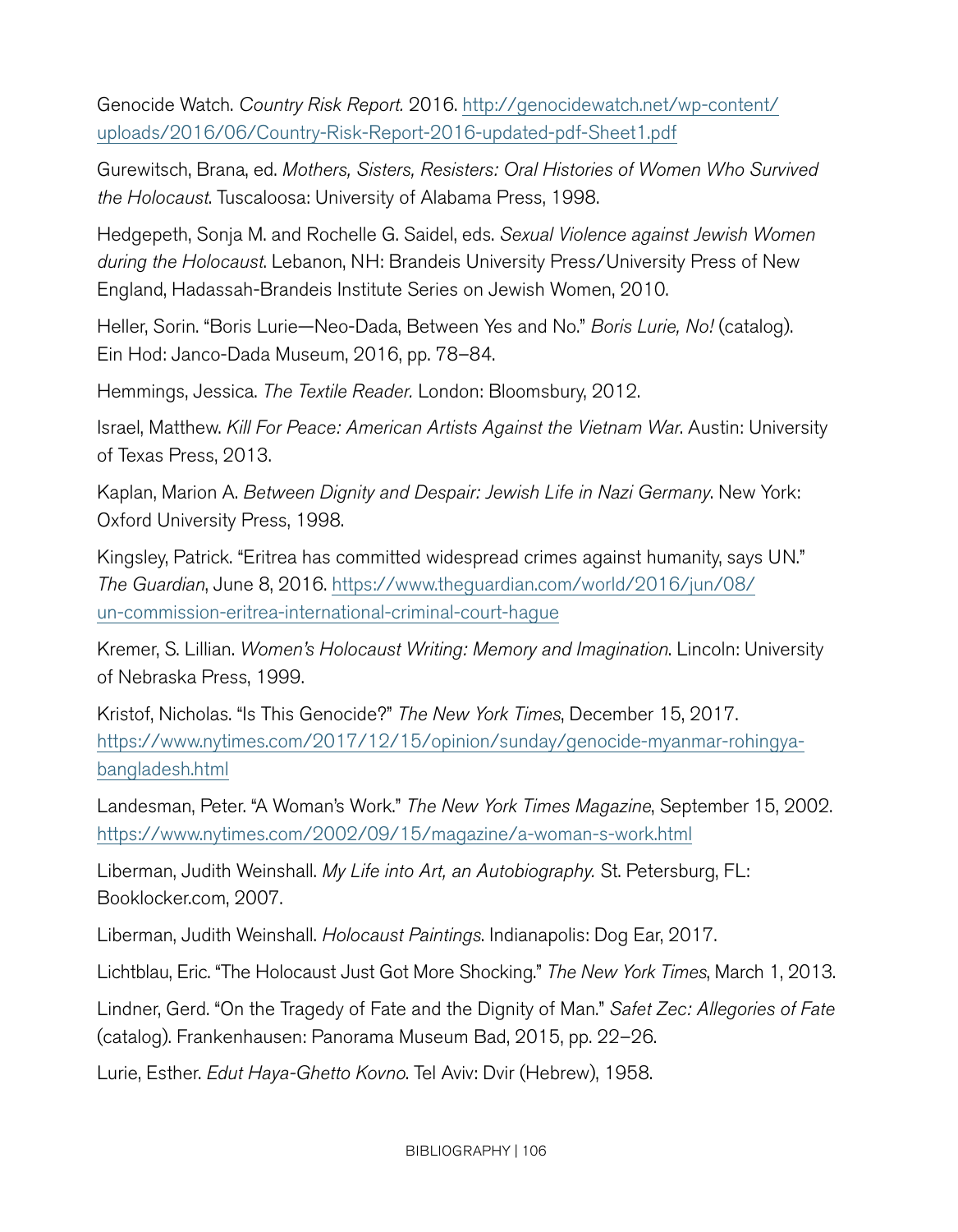Murad, Nadia. *The Last Girl: My Story of Captivity and My Fight Against the Islamic State.* New York: Tim Duggan Books, 2017.

Nishimwe, Consolee. *Tested to the Limit: A Genocide Survivor's Story of Pain, Resilience, and Hope.* Bloomington: Balboa Press, 2012.

Nowrojee, Binaifer. "Shattered Lives: Sexual Violence during the Rwandan Genocide and its Aftermath." *Human Rights Watch*, September, 1996. [https://www.hrw.org/legacy/](https://www.hrw.org/legacy/reports/1996/Rwanda.htm) [reports/1996/Rwanda.htm](https://www.hrw.org/legacy/reports/1996/Rwanda.htm)

Ofer, Dalia and Lenore Weitzman, eds. *Women in the Holocaust*. New Haven: Yale University Press, 1998.

Reese, Linda. *Nezhnie: Weaver and Innovative Artist*. St. Louis: Image Line Publication, 2004.

Remember the Women Institute website,<http://www.rememberwomen.org>

Report of the Commission for Historical Clarifications, Conclusions, and Recommendations. *Guatemala Memory of Silence: Tz'inil Na'tab'al.* Guatemala: CEH, 1998. [https://www.hrdag.](https://www.hrdag.org/wp-content/uploads/2013/01/CEHreport-english.pdf) [org/wp-content/uploads/2013/01/CEHreport-english.pdf](https://www.hrdag.org/wp-content/uploads/2013/01/CEHreport-english.pdf)

Report of the Secretary-General on conflict-related sexual violence. *Report of the Secretary*General. United Nations: Security Council, 2017, p. 19. [https://reliefweb.int/sites/reliefweb.](https://reliefweb.int/sites/reliefweb.int/files/resources/N1708433.pdf) [int/files/resources/N1708433.pdf](https://reliefweb.int/sites/reliefweb.int/files/resources/N1708433.pdf)

Ritvo, Roger A. and Diane M. Plotkin. *Sisters in Sorrow: Voices of Care in the Holocaust.* College Station: Texas A & M University Press, 1998.

Rosenberg, Pnina. *Images and Reflections: Women in the Art of the Holocaust.* The Ghetto Fighters' House (catalog), 2002.

Saidel, Rochelle G. *The Jewish Women of Ravensbrück Concentration Camp.* Madison: University of Wisconsin Press, 2004.

Sanford, Victoria. "Violence and Genocide in Guatemala." Case study, Yale University Genocide Studies, 2003. [https://gsp.yale.edu/case-studies/guatemala/violence-and](https://gsp.yale.edu/case-studies/guatemala/violence-and-genocide-guatemala)[genocide-guatemala](https://gsp.yale.edu/case-studies/guatemala/violence-and-genocide-guatemala)

Sarnat, Ronnie. *Screaming Silence* documentary film, first aired on Channel One Israel Television on Yom HaShoah, April 2015.

Scheffer, David. "Rape as genocide." Opinion, *The New York Times*, November 3, 2008. <https://www.nytimes.com/2008/12/03/opinion/03iht-edscheffer.1.18365231.html>

Schwartz, Judith Tydor Baumel. *Double Jeopardy: Gender and the Holocaust.* London: Vallentine Mitchell, 1998.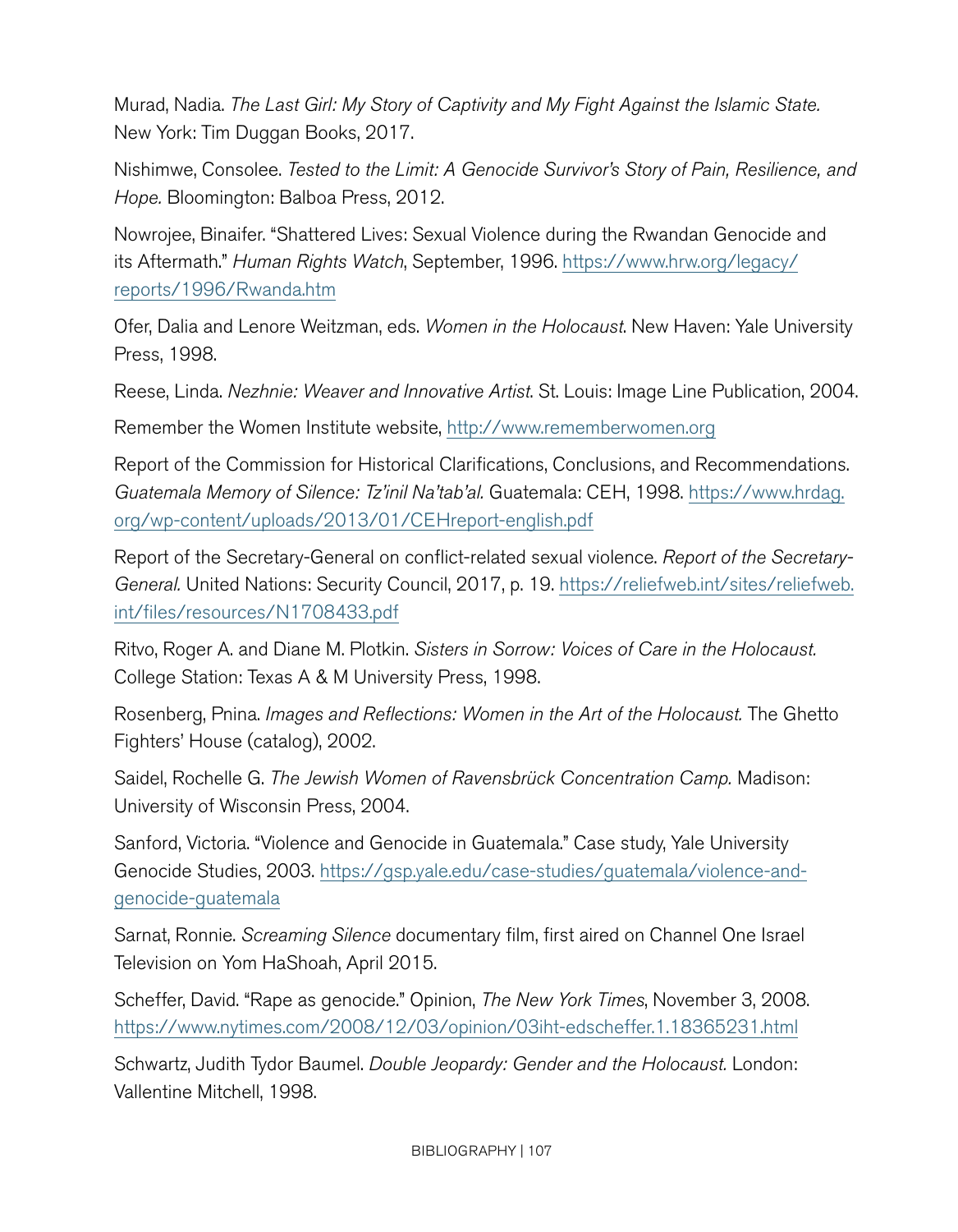Semel, Nava. *And the Rat Laughed*. Melbourne: Hybrid Publishers, 2008 (trans. Miriam Shlesinger, original Hebrew, Tel Aviv: Yediot Aharonot, 2001).

Searcey, Dionne. "They Fled Boko Haram, Only to Be Raped by Nigeria's Security Forces." *The New York Times*, December 8, 2017. [https://www.nytimes.com/2017/12/08/world/](https://www.nytimes.com/2017/12/08/world/africa/boko-haram-nigeria-security-forces-rape.html) [africa/boko-haram-nigeria-security-forces-rape.html](https://www.nytimes.com/2017/12/08/world/africa/boko-haram-nigeria-security-forces-rape.html)

Sontag, Susan. *Regarding the Pain of Others*. New York: Farrar, Straus and Giroux, 2003.

Sorguc, Albina. "Srebrenica Anniversary: The Rape Victims' Testimonies." *Balkan Transitional Justice*, July 11, 2014. [http://www.balkaninsight.com/en/article/srebrenica-anniversary-the](http://www.balkaninsight.com/en/article/srebrenica-anniversary-the-rape-victims-testimonies)[rape-victims-testimonies](http://www.balkaninsight.com/en/article/srebrenica-anniversary-the-rape-victims-testimonies)

Sterngast, Tal. "Shock Treatment: Figures of Women in Boris Lurie's Work." *No Compromises! The Art of Boris Lurie* (catalog). Berlin: Jewish Museum, 2016, pp. 126–134.

Tec, Nechama. *Resilience and Courage: Women, Men, and the Holocaust.* New Haven: Yale University Press, 2003.

Thompson, Ashley. "Forgetting to Remember, Again: On Curatorial Practice and 'Cambodian Art' in the Wake of Genocide." In *diacritics*, vol. 41, no. 2, Johns Hopkins University, 2013, pp. 82–109.

*UN Inquiry Finds Crimes Against Humanity in Eritrea*. United Nations Human Rights Office of the High Commissioner, June 8, 2016. [https://www.ohchr.org/EN/NewsEvents/Pages/](https://www.ohchr.org/EN/NewsEvents/Pages/DisplayNews.aspx?NewsID=20067&LangID=E) [DisplayNews.aspx?NewsID=20067&LangID=E](https://www.ohchr.org/EN/NewsEvents/Pages/DisplayNews.aspx?NewsID=20067&LangID=E)

Waxman, Zoë. *Women in the Holocaust: A Feminist History*. London: Oxford University Press, 2017.

Wiesel, Elie. *Night*. New York: Hill & Wang, 1960, 2006.

Wilkinson, Daniel. "Guatemala: A Human Rights Update." *Human Rights Watch*, October 16, 2003. <https://www.hrw.org/legacy/backgrounder/americas/guatemala101603.htm>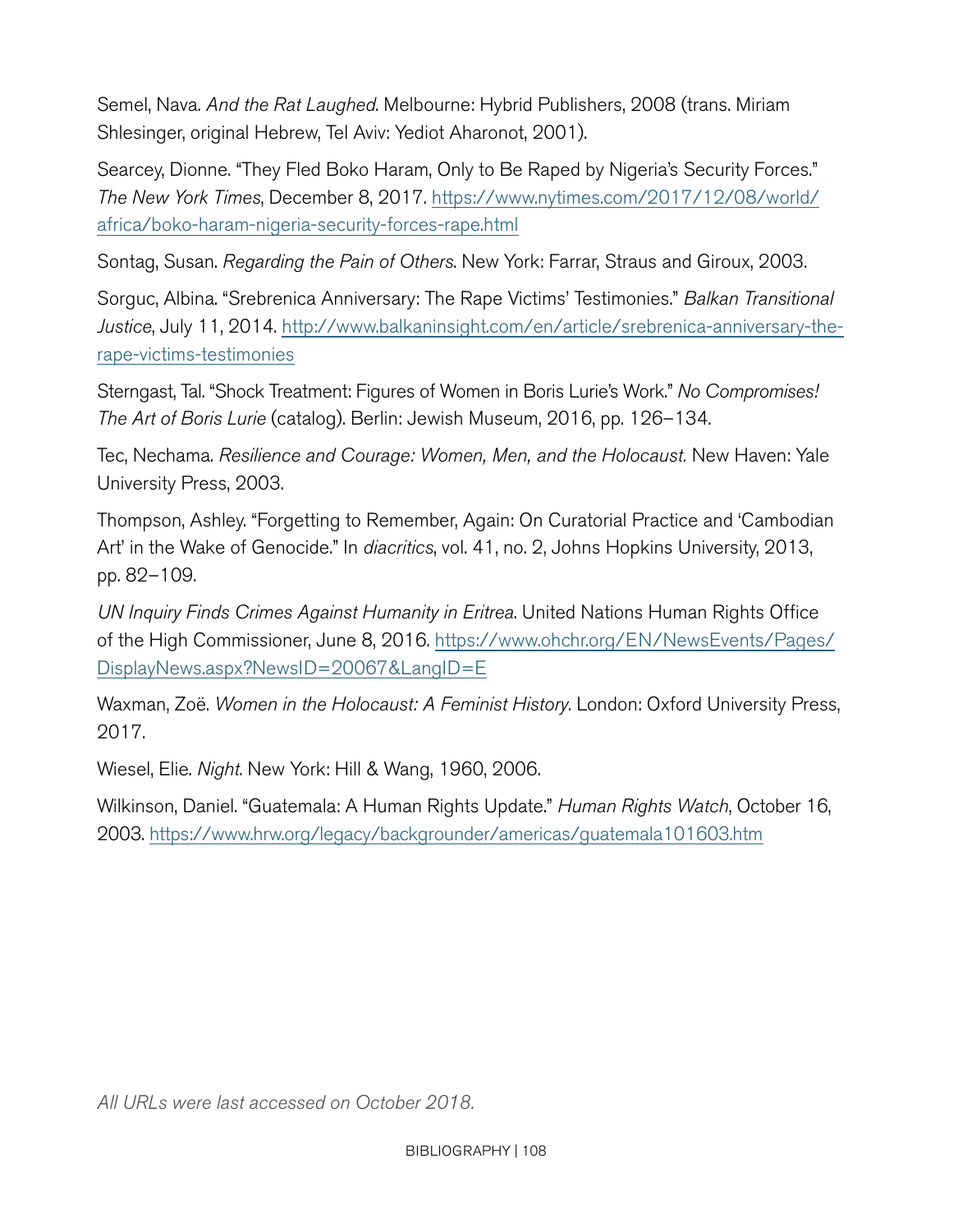# About Remember the Women Institute

[Dr. Rochelle G. Saidel,](http://www.rememberwomen.org/director.html) exhibition coordinator and catalog co-editor, is the founder and executive director of Remember the Women Institute. She is the author, editor, or co-editor of seven books on various aspects of the Holocaust, including *Sexual Violence against Jewish Women during the Holocaust* and *The Jewish Women of Ravensbrück Concentration Camp*. She has curated museum exhibitions on Holocaust history and art, including *Women of Ravensbrück, Portraits of Courage, Art by Julia Terwilliger*. She has written and published articles, organized sessions and presented papers at conferences, consulted for films, and lectured internationally on the Holocaust for more than forty years.

[Dr. Batya Brutin,](https://jwa.org/encyclopedia/author/brutin-batya) exhibition curator and catalog co-editor, is an art historian focused on research of visual art dealing with the Holocaust and the artistic responses afterward in Israel and internationally. She has curated several other exhibitions on art and the Holocaust. She is also a researcher of Holocaust monuments in Israel and throughout the world. Dr. Brutin has published and edited books, academic essays, and educational materials on these subjects. The head of the Holocaust Teaching Program at Beit Berl College in Israel, she is a founder of the Israeli *Women and the Holocaust* series of international conferences and a member of the Advisory Board of Remember the Women Institute.

[Rebecca Pristoop,](https://www.pristoopcuratorial.com/about.html) a curator, art historian, and performance artist, has contributed to and curated exhibitions at The Museum of Modern Art, The Jewish Museum, The Tang Teaching Museum, Dorsky Gallery Curatorial Programs, The Jewish Theological Seminary, York College, CUNY, and elsewhere. She ran the art and food salon flatbreadaffair, where she curated site-specific installations, dinners, and panels. As Director of Programs for Art Connects New York, she organizes exhibitions of contemporary art to enhance the missions of social service agencies.

[The Remember the Women Institute,](http://www.rememberwomen.org/about.html) founded in 1997 and based in New York City, conducts and encourages research and cultural activities that contribute to including women in history. Special emphasis is on women in the context of the Holocaust and its aftermath, including sexual violence. Through research and related activities, the stories of women from the point of view of women—are made available to be integrated into history and collective memory. The work of the Institute has influenced academic research and publications, as well as popular culture, by encouraging the inclusion of all of humanity in